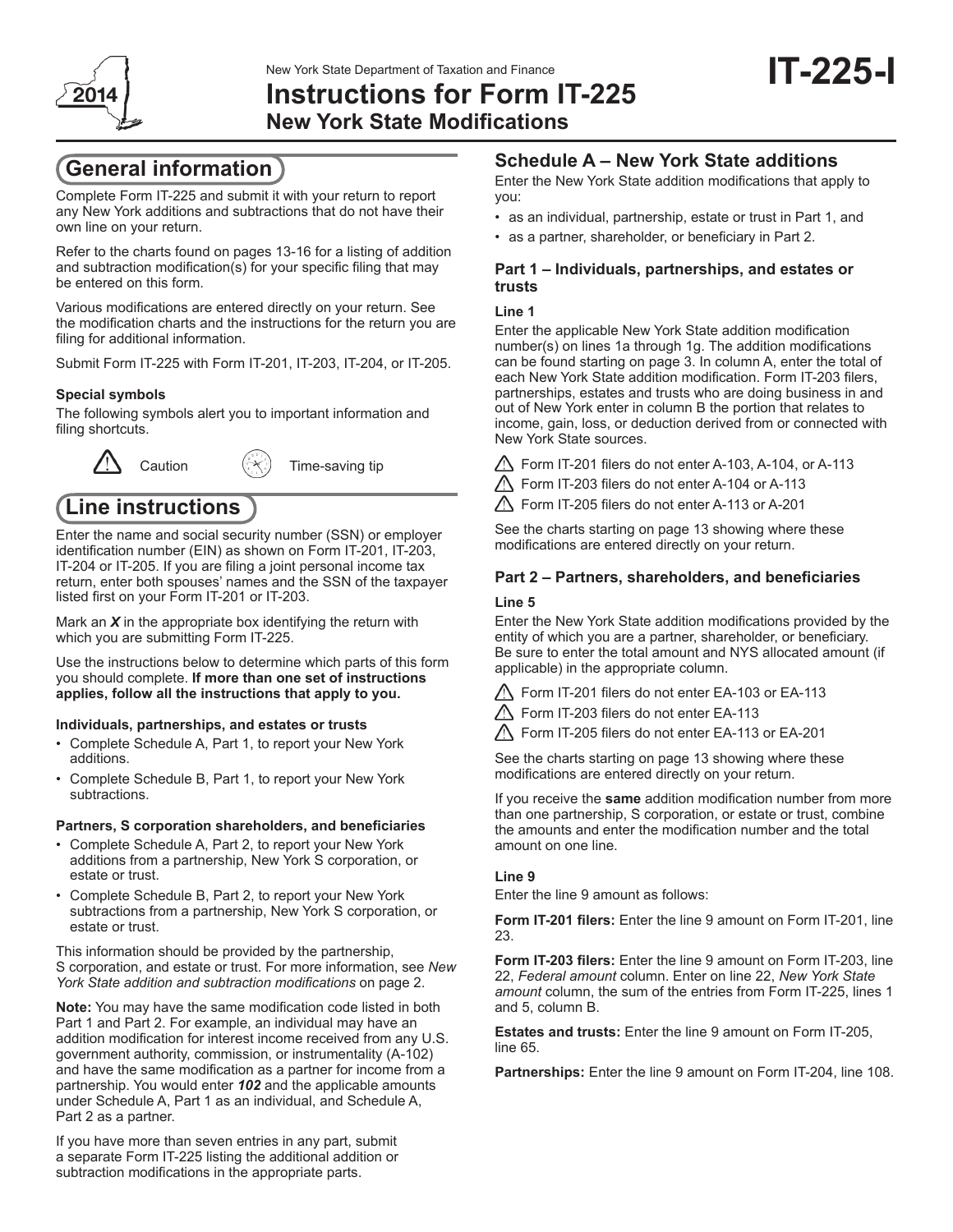## **Schedule B – New York State subtractions**

Enter the New York State subtraction modifications that apply to you:

- as an individual, partnership, estate or trust in Part 1, and
- as a partner, shareholder, or beneficiary, in Part 2.

## **Part 1 – Individual, partnerships, and estates or trusts**

### **Line 10**

Enter the applicable New York State subtraction modification number(s) on lines 10a through 10g. The subtraction modifications can be found starting on page 7. In column A, enter the total of each New York State subtraction modification. Form IT-203 filers, partnerships, estates and trusts who are doing business in and out of New York enter in column B, the portion that relates to income, gain, loss, or deduction derived from or connected with New York State sources.

Form IT-201 filers do not enter S-103, S-104, S-106, S-107, S-108, or S-125

- Form IT-203 filers do not enter S-106, S-107, S-108, or S-125
- $\triangle$  Form IT-205 filers do not enter S-125

See the charts starting on page 13 showing where these modifications are entered directly on your return.

## **Part 2 – Partners, shareholders, and beneficiaries**

### **Line 14**

Enter the New York State subtraction modifications as provided by the entity of which you are a partner, shareholder, or beneficiary. Be sure to enter the total amount and NYS allocated amount (if applicable) in the appropriate column.

Form IT-201 filers do not enter ES-103, ES-104, ES-106, ES-107, ES-108, or ES-125

**A** Form IT-203 filers do not enter ES-106, ES-107, ES-108, or ES-125

Form IT-205 filers do not enter ES-125

See the charts starting on page 13 showing where these modifications are entered directly on your return.

If you receive the same subtraction modification number from more than one partnership, S corporation, or estate or trust, combine the amounts and enter the modification number and the total amount on one line.

### **Line 18**

Enter the line 18 amount as follows:

**Form IT-201 filers:** Enter the line 18 amount on Form IT-201, line 31.

**Form IT-203 filers:** Enter the line 18 amount on Form IT-203, line 29, *Federal amount* column. Enter on line 29, *New York State amount* column, the sum of the entries from Form IT-225, lines 10 and 14, column B.

**Estates and trusts:** Enter the line 18 amount on Form IT-205, line 68.

**Partnerships:** Enter the line 18 amount on Form IT-204, line 110.

# **New York State addition and subtraction modifications**

In the modification descriptions below, *you* will refer to an individual, estate, trust or partnership, as applicable. See the chart starting on page 13 for information on which forms the modifications apply to.

## **Form IT-203 filers**

### **Nonresident individuals**

Enter in column A, *Total amount*, the New York State additions or subtractions that must be added to or subtracted from your federal AGI. Enter in column B, *NYS allocated amount*, the portion that relates to income, loss, or deduction derived from or connected with New York State sources. New York additions and subtractions that relate to intangible items of income, such as interest or ordinary dividends, are only required to the extent the property that generates the income is employed in a business, trade, profession, or occupation carried on in New York State.

### **Part-year residents**

If you were a part‑year resident, include the portion of any of the additions and subtractions that relate to your New York State resident period in the NYS allocated amount column. Also, for the period you were a nonresident, include in the *NYS allocated amount* column the portion of any of the additions and subtractions to the extent they are related to a business, trade, profession, or occupation carried on in New York State or are from real or tangible personal property located in New York State.

### **Payments for charitable purposes (estates and trusts only)**

The additions and subtractions for Form IT-205, schedule B, lines 63 and 67 and items A-102, S-108, and S-116 (property that had a higher adjusted basis for New York State income tax purposes than for federal tax purposes on December 31, 1959, or on the last day of a fiscal year ending during 1960), S-117, S-121, and S-123 need not be made with respect to any amount paid or set aside for charitable purposes.

#### **S corporation shareholders**

If you are a shareholder of a federal S corporation for which the election to be a New York S corporation was in effect for the tax year, include any of the following additions and subtractions that apply to your pro rata share of S corporation items of income, gain, loss, or deduction. Additions A‑302, A‑303, and A‑304, and subtraction S-302 do not apply to you since they apply only to nonelecting S corporations. If the election to treat the corporation as a New York S corporation terminated during the tax year, you must make the additions and subtractions only to the extent they are attributable to the period for which the election to be a New York S corporation was in effect. Obtain your share of S corporation items of income, gain, loss, and deduction from the S corporation.

If you are a shareholder of an S corporation that was eligible to make the election to be a New York S corporation for the tax year but did not make the election, include additions A‑302, A‑303, A‑304, and subtraction S‑302.

If you were not eligible to make the election to treat your corporation as a New York S corporation because the corporation was not subject to Article 9-A, general business corporation franchise tax, or Article 32, banking corporation franchise tax, include any of the following additions and subtractions that apply to your pro rata share of S corporation items of income, gain, loss, or deduction. Additions A-301 through A-304, and subtractions S-301 and S-302 do not apply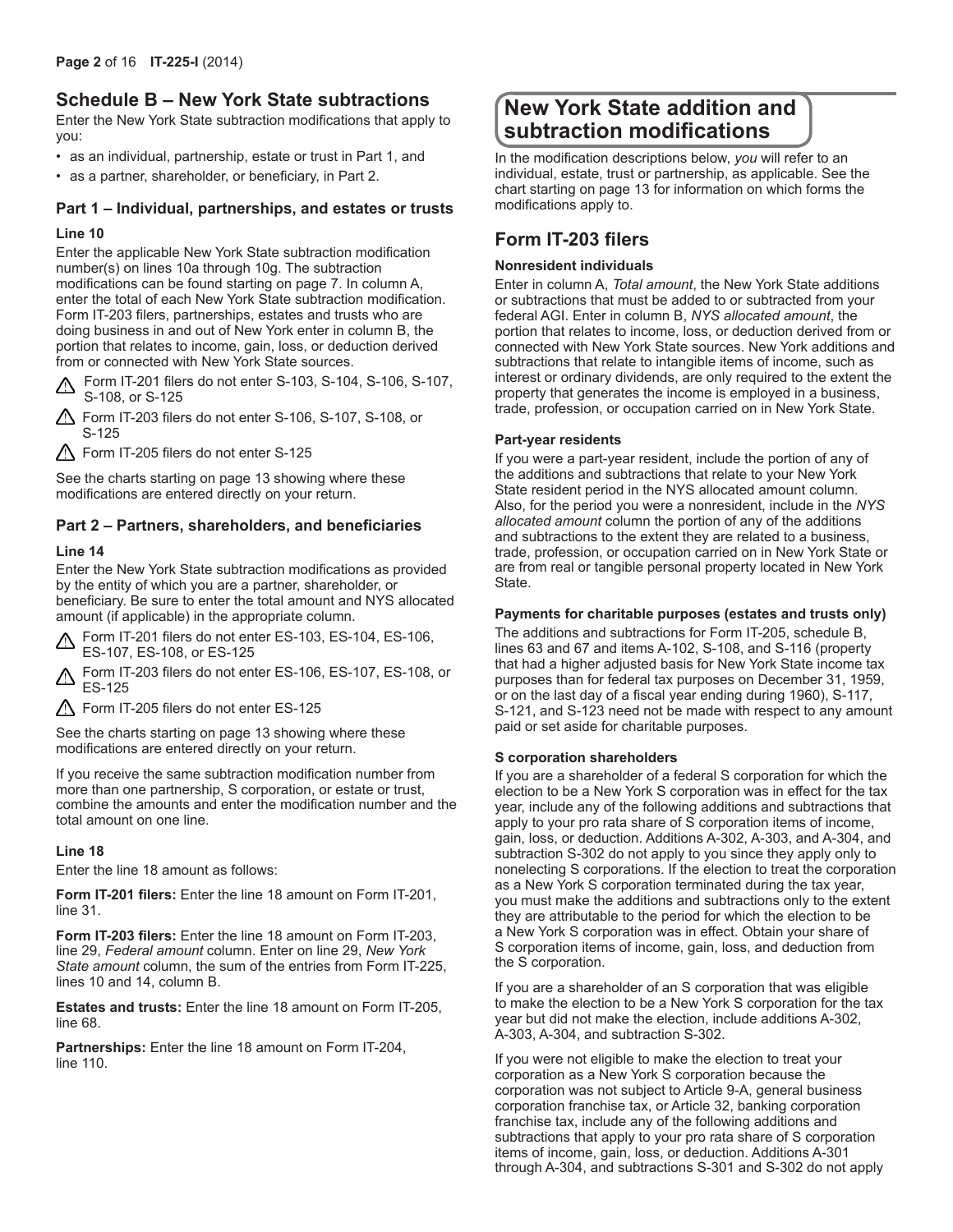to you since they apply only to electing and nonelecting New York S corporations.

If a gain or loss is recognized on your federal income tax return due to the disposition of stock or indebtedness of an S corporation that did not elect to be a New York S corporation for any tax year after December 31, 1980, make addition A‑304 or subtraction S‑301, whichever applies to you.

You must make the adjustments for the tax year of the S corporation that ends in your tax year.

# **New York State additions**

Write in the applicable number(s) and the amount of each addition modification on lines 1a through 1g.

Any amounts passed to you by a partnership, S corporation, estate, or trust should be entered directly on lines 5a through 5g.

#### **A-101 New York City flexible benefits program (IRC 125)**

If a federal Form W-2 wage and tax statement(s) show(s) that an amount was deducted or deferred from your salary under a flexible benefits program established by New York City or certain other New York City public employers on your or a decedent's behalf, **then** enter this amount. Certain other New York City public employers include:

- City University of New York;
- NYC Health and Hospitals Corporation;
- NYC Transit Authority;
- NYC Housing Authority;
- NYC Off-Track Betting Corporation;
- NYC Board of Education;
- NYC School Construction Authority;
- NYC Rehabilitation Mortgage Insurance Corporation;
- Manhattan and Bronx Surface Transit Operating Authority; and
- Staten Island Rapid Transit Authority.

### **A-102 Income from certain obligations of U.S. government agencies or instrumentalities**

**If**, during the tax year, any interest or dividend income from any U.S. government authority, commission, or instrumentality that federal laws exempt from federal income tax but do not exempt from state income tax was received or credited, **then** enter that income. If you are uncertain whether a particular federal bond or obligation is subject to state income tax, contact the Tax Department (see *Need help?* in the instructions for the return you are filing).

### **A-103 New York's 529 college savings program distributions**

If a nonqualified withdrawal was made from an account established under **New York's** 529 college savings program, **then** enter in the *Total amount* column the amount from line 7 of the worksheet below.

**Full-year resident individuals:** Do not include this modification on Form IT-225. Instead, enter the addition modification on Form IT-201, line 22, if applicable. See the instructions for Form IT-201, line 22.

**Part-year resident individuals only:** Also include in the *New York State allocated amount* column any portion of line 7 made while a resident of New York State.

**Partnerships: If** the partnership made a nonqualified withdrawal from an account established under **New York's** 529 college savings program, **then** enter the amount of the withdrawal on Form IT-225, line 1. Do not complete the worksheet below.

A withdrawal is nonqualified if (1) the withdrawal is actually disbursed in cash or in-kind from the college savings program and the funds are not used for the higher education of the designated beneficiary (even if the amount withdrawn is reinvested in **New York's** 529 college savings program within the IRC 60-day rollover period); or (2) on or after January 1, 2003, the funds are transferred from **New York's** 529 college savings program to another state's program (whether for the same beneficiary or for the benefit of another family member). However, nonqualified withdrawals **do not** include any withdrawals made during the tax year as a result of the death or disability of the designated beneficiary, regardless of how the funds are used.

**Note:** Transfers between accounts of family members not disbursed in cash or in-kind within New York's program are not considered distributions and are therefore **not** required to be added back as nonqualified withdrawals.

Include applicable amounts from all existing accounts owned on lines 1 through 7 of the worksheet below. Do not include amounts applicable to accounts that were closed in a prior tax year. If you are filing a joint return, include the applicable amounts from all existing accounts owned by you and your spouse. Also include on lines 1 and 2 of the worksheet your share of any amounts withdrawn or contributed by a partnership of which you are a partner. A partnership includes a limited liability company (LLC) that has elected to be treated as a partnership for federal income tax purposes.

**Also note:** Before completing the worksheet, you must first compute your subtraction modification S-103.

|   | Worksheet                                                                                                                                                                                                                                  |  |  |  |  |
|---|--------------------------------------------------------------------------------------------------------------------------------------------------------------------------------------------------------------------------------------------|--|--|--|--|
| 1 | Total current and prior years' nonqualified                                                                                                                                                                                                |  |  |  |  |
| 2 | Total current and prior years'<br>contributions to your                                                                                                                                                                                    |  |  |  |  |
| 3 | Total current year's S-103<br>subtraction modification and<br>prior years' subtraction<br>modifications*<br>3                                                                                                                              |  |  |  |  |
| 4 | Subtract line 3 from line 2 . 4                                                                                                                                                                                                            |  |  |  |  |
| 5 | Total prior years' addition                                                                                                                                                                                                                |  |  |  |  |
| 6 |                                                                                                                                                                                                                                            |  |  |  |  |
| 7 | Subtract line 6 from line 1. This is your<br>current year A-103 addition modification.<br>Enter on Form IT-225, line 1. If line 7 is<br><b>0</b> (zero) or less, there is no entry required<br>on Form IT-225, line 1 for this addition  7 |  |  |  |  |

\*Be sure to include all prior years' addition and subtraction modifications. Keep this worksheet with your copy of your return.

## **A-104 414(h) retirement contributions**

**Individuals:** Do not include this modification on ⚠ Form IT-225. Instead, enter the addition modification on Form IT-201, line 21, or Form IT-203, line 21, if applicable. See the instructions for the return you are filing.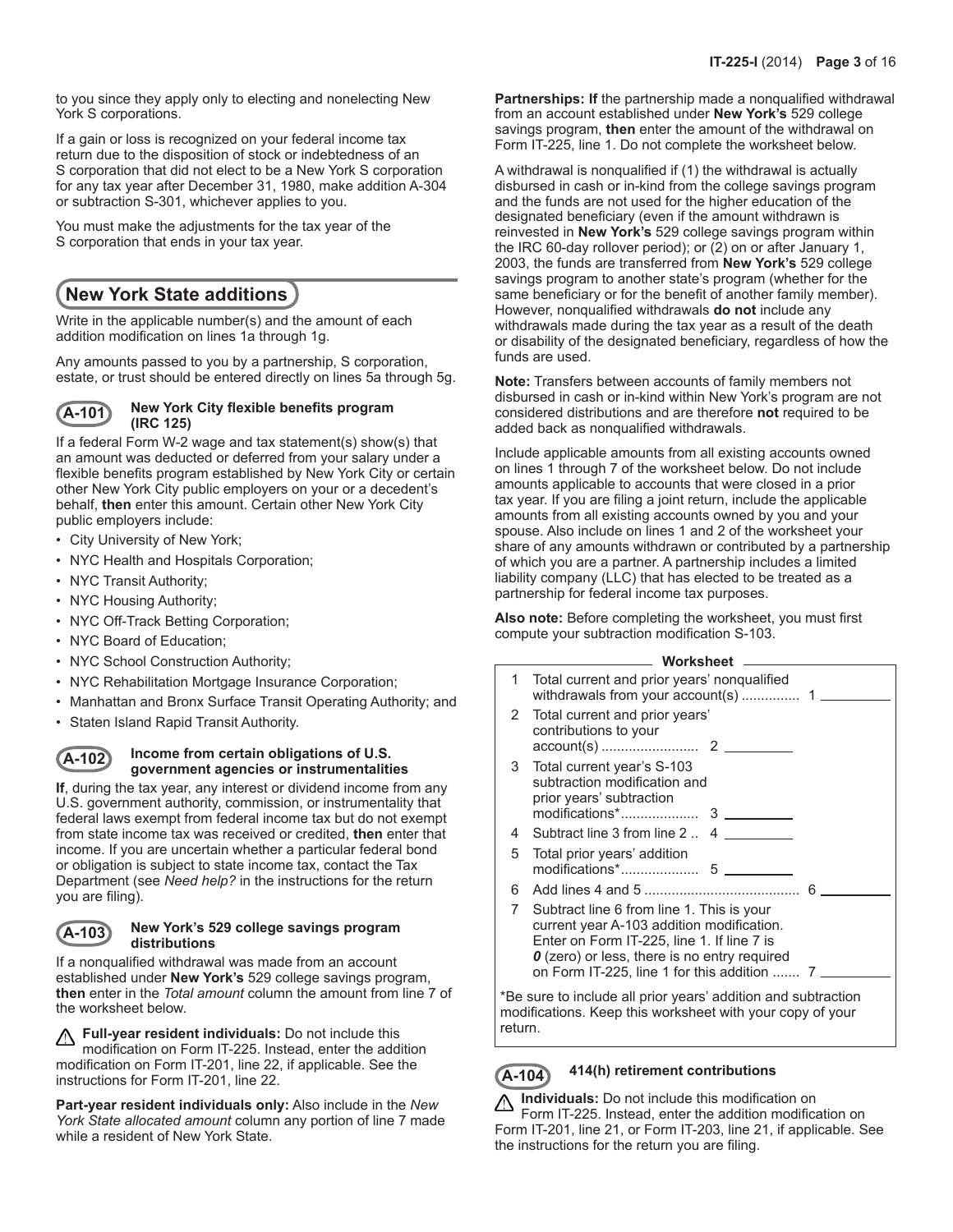**If** an estate or trust has an amount shown on a decedent's wage and tax statement(s), federal Form W-2, that was deducted from their salary as a retirement contribution, **then** enter that amount.

**Note:** These are retirement contributions made by:

- a member of the New York State and Local Retirement Systems, which include the New York State Employees' Retirement System and the New York State Police and Fire Retirement System; **or**
- a member of the New York State Teachers' Retirement System; **or**
- a deceased employee of the State or City University of New York who belongs to the Optional Retirement Program; **or**
- a member of the New York City Employees' Retirement System, the New York City Teachers' Retirement System, the New York City Board of Education Retirement System, the New York City Police Pension Fund or the New York City Fire Department Pension Fund; **or**
- a member of the Manhattan and Bronx Surface Transit Operating Authority (MABSTOA) Pension Plan.

Do not enter contributions to an IRC section 401(k) deferred arrangement, IRC section 403(b) annuity, or IRC section 457 deferred compensation plan.

#### **A-105 Special additional mortgage recording tax deduction**

**If** special additional mortgage recording tax was deducted in computing your federal income, and the special additional tax was paid before January 1, 1988, and in a prior year you were allowed a New York State personal income tax credit for that tax, **then** enter the amount deducted. Do not make the addition for the tax paid to record a mortgage on or after January 1, 2004, even if you claimed a credit for that tax.

### **A-106 Special additional mortgage recording tax basis adjustment**

**If** property on which you paid a special additional mortgage recording tax was sold or disposed of, and a special additional tax was paid before January 1, 1988, and in a prior year you or the partners claimed a New York State personal income tax credit for that tax, **then** enter the amount, if any, of the federal basis of the property that was not adjusted to reflect the amount of the credit allowed.

#### **A-107 Sales or dispositions of assets acquired from decedents**

**Note:** This adjustment is not required for property acquired from decedents who died on or after February 1, 2000.

Assets of decedents can sometimes have different bases for state and federal tax purposes. This requires adjustments in the gain or loss on the sale or disposition of those assets.

**If** during the tax year, there was a sale or other disposition of any assets that had been inherited or sold or disposed of directly by the estate of a decedent; **and**

- the estate of the decedent was not large enough to require a federal estate tax return; **and**
- the executor or administrator of that estate had valued those assets for New York State income tax purposes at less than their value for federal income tax purposes, **then** enter the **difference between** (a) the gain or loss on that sale or disposition that was included in your federal income for the tax year and (b) the gain or loss that would have resulted if the assets had been valued the same for New York State income tax purposes as for federal income tax purposes.

## **A-108 Disposition of solar and wind energy systems**

**If** in any tax year beginning on or after January 1, 1981, and ending before December 31, 1986, you took a New York State solar and wind energy credit on property; **and**

- that property was sold or otherwise disposed of during the tax year; **and**
- a reportable gain resulted for federal income tax purposes from that sale or disposition; **and**
- you had included the cost of the energy system in the federal basis of the property but did not reduce the federal basis by the state credit, **then** enter the amount of the credit you had previously claimed.

## **A-109 New business investment; deferral recognition**

**If**, in any tax year beginning on or after January 1, 1982, and before 1988, you chose to subtract all or a portion of a long term capital gain from your federal income because that amount had been reinvested in a new New York business, and if that reinvestment was sold in the current tax year, **then** enter the amount that had been previously subtracted.



#### **A-110 Qualified emerging technology investments (QETI)**

**If** you elected to defer the gain from the sale of QETI because you reinvested in a New York qualified emerging technology company, and if you sold that reinvestment during the tax year, **then** you must enter the amount previously deferred. See S-115.

```
A-111 Interest expense on loans used to buy 
obligations exempt from NYS tax, amortized 
bond premium on bonds that are exempt from 
NYS tax and other expenses relating to the 
production of income exempt from NYS tax
```
- a) **If** your federal income includes a deduction for interest expense used to buy bonds, obligations, or securities whose interest income is taxable for federal purposes but exempt from New York State tax, **then** enter that interest expense.
- b) **If** your federal income includes a deduction for the amortization of bond premiums on bonds whose interest income is taxable for federal purposes but exempt from NYS tax, **then** enter that amortized premium.
- c) **If** your federal income includes a deduction for expenses relating to the production of income which is taxable for federal purposes but exempt from New York State tax, **then** enter that interest expense.



#### **A-112 Health insurance and the welfare benefit fund surcharge**

**If** you or a decedent were a career pension plan member of the NYC Employees' Retirement System or the NYC Board of Education Retirement System; **and** your or the decedent's wage and tax statement(s), federal Form W-2, show an amount that was deducted from salary for health insurance and the welfare benefit fund surcharge, **then** enter that amount.

#### **A-113 Interest income on state and local bonds and obligations (but not those of New York State or its local governments)**

**Individuals:** Do not include this modification on Form IT-225. Instead, enter the addition modification on Form IT-201, line 20, or Form IT-203, line 20, as applicable.

**Estates and trusts:** Do not include this modification on Form IT-225. Instead, enter the addition modification on Form IT-205, line 63.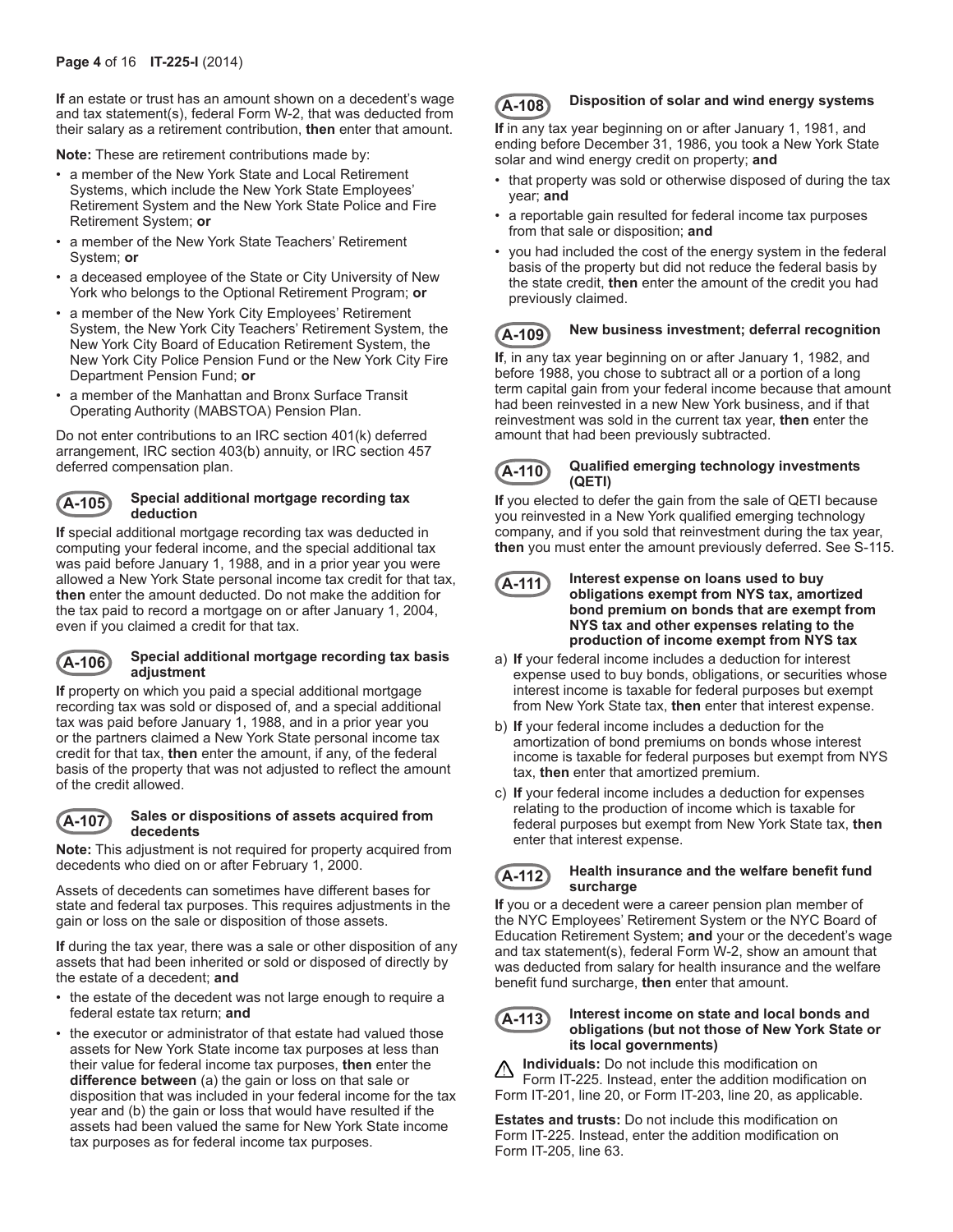Interest income on obligations of other states or political subdivisions of those states that is exempt from federal income tax is subject to New York State tax. This includes interest income on state and local bonds (but not those of New York State and local governments within the state), interest and dividend income from tax-exempt bond mutual funds, and tax-exempt money market funds that invest in obligations of states other than New York (section 612(b)(1)).

If you purchased a bond between interest dates, include the amount of interest you received during the year, less the seller's accrued interest (the amount accrued from the interest date preceding your purchase to the date you purchased the bond). If you sold a bond between interest dates, include the amount of interest you received during the year plus the accrued interest amount (the amount accrued from the interest date preceding the date you sold the bond to the date you sold the bond). You should have received this information when you purchased or sold the bond.

## **A-114 Form 4970 accumulation distributions of trusts**

**If** you filed federal Form 4970, *Tax on Accumulation Distribution of Trusts*, the income you reported on line 1 of Form 4970 is not included on line 11 of Form IT‑201 or IT-203 because the IRC considers the distribution part of federal gross income. You must therefore enter the amount of **income you reported on Form 4970, line 1, less any interest income on state and local bonds and obligations of New York State and its local governments** (that was included on Form 4970, line 5).

## **A-115 Special accruals**

If you have or had a change in resident status, you may have to use special accrual rules to compute your tax. Income accrues to you as a taxpayer when the amount becomes fixed and determinable and you have an unrestricted right to receive it. An accrued expense is a cost that has been incurred but not yet paid. See the instructions for the return you are filing for more information on special accruals.

**If** you are subject to the special accrual rules, **then** enter your accrued item of income, gain, loss, or deduction. Also see S-129.



## **A-117 Incomplete gift non-grantor trust**

**If** you transferred property to an incomplete gift non-grantor trust, **then** include the income (less deductions) of the trust, to the extent such income would be taken into account in computing your federal taxable income if the trust in its entirety were treated as a grantor trust for federal tax purposes.

An incomplete gift non-grantor trust means a resident trust that does not qualify as a grantor trust under IRC sections 671 through 679 and the grantor's transfer of assets to the trust is treated as an incomplete gift under IRC section 2511 and its regulations. Do not include any income from a trust that was liquidated before June 1, 2014.



Are you a Form IT-201 or Form IT-203 filer who files federal Schedule(s) C-EZ, C, E, or F, or are you filing Form IT-204 or Form IT-205?

If *No*, go to *New York State subtractions*.

If *Yes*, see the addition modifications below.

#### **A-201 Personal income taxes and unincorporated business taxes deducted in determining federal adjusted gross income (AGI)**

You may not deduct personal income taxes or unincorporated business taxes in computing New York State income.

**If** you included a deduction for state, local, or foreign income taxes, including unincorporated business taxes, when computing your federal income, **then** you must enter the amount of that deduction. For example, if you operated a business and deducted New York City unincorporated business tax on your federal return as an expense of doing business, include this tax amount.

**Note:** The New York State filing fee paid on Form IT-204-LL, *Partnership, Limited Liability Company, and Limited Liability Partnership Filing Fee Payment Form,* is not an income tax and therefore not included in this modification.

**Estates and trusts:** Do not include this modification on Form IT-225. Instead, enter the addition modification, if applicable, on Form IT-205, line 64.

**S corporation shareholders: If** you are a shareholder of a federal S corporation for which a New York S election was in effect; **and** that corporation deducted taxes imposed by Article 9-A (general business corporation franchise tax), or Article 32 (banking corporation franchise tax), of the New York State Tax Law, **then** enter your pro rata share of those taxes. (However, you do not need to include state or local taxes of another state, political subdivision of another state, or the District of Columbia.)

## **A-202 Percentage depletion**

**If** you claimed a deduction on your federal return for percentage depletion, **then** enter the amount deducted in computing your federal income. Also see S-206.



## **A-203 Safe harbor leases (IRC section 168(f)(8))**

**If**, in computing your federal income, you took deductions attributable to a safe harbor lease (except for mass transit vehicles) made under an election provided for by IRC section 168(f)(8) as it was in effect for agreements entered into prior to January 1, 1984, **then** enter those deductions. Also see A-204, S-208, and S-209.

# **A-204 Safe harbor leases**

**If** your financial matters during the tax year involved a safe harbor lease (except for mass transit vehicles) made under an election provided for by section 168(f)(8) of the IRC as it was in effect for agreements entered into prior to January 1, 1984, **then** you must enter the income that would have been included in federal income if such an election had not been made. Also see A-203, S-208, and S-209.

#### **A-205 Accelerated cost recovery system (ACRS) deduction**

**If** you claimed ACRS depreciation on your federal return for:

- property placed in service during tax years 1981 through 1984 (other than 280F property); **or**
- property placed in service outside New York State during tax years 1985 through 1993 (other than 280F property) and you elect to continue using IRC 167 depreciation (see TSB‑M‑99(1)l);

**then** enter the amount that was deducted in computing your federal income. You must submit Form IT‑399, *New York State Depreciation Schedule*, with your return. *(continued)*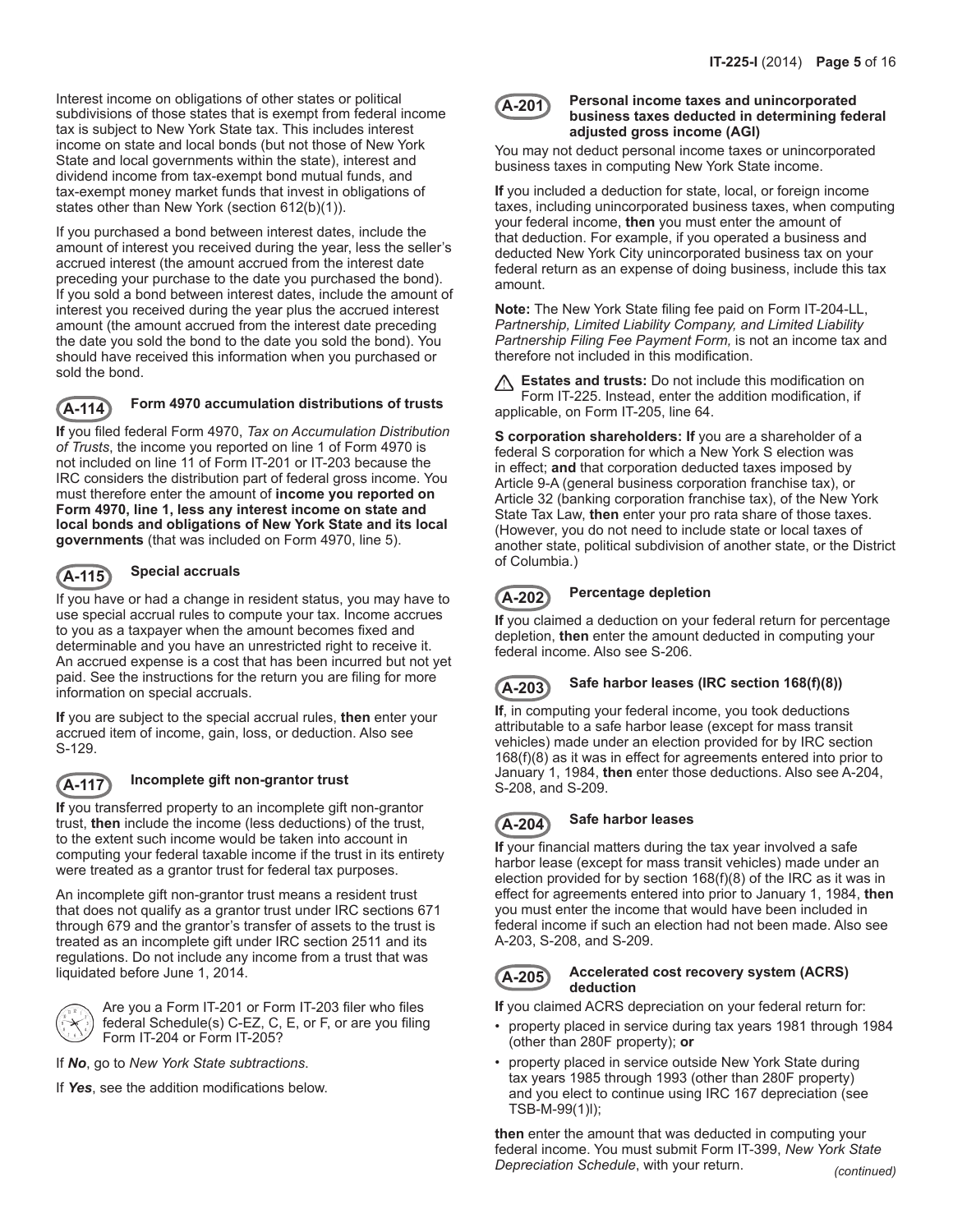**A** Partners, shareholders, and beneficiaries - Do not complete Form IT-399 to determine the amount to enter. The amount to enter should be provided to you by the entity of which you are a partner, shareholder, or beneficiary.



### **ACRS property; year of disposition adjustment**

**If** you disposed of property that was depreciated for federal purposes using ACRS, and if ACRS depreciation was not allowed for state purposes (see A-205), **then** you must complete Part 2 of Form IT-399, *New York State Depreciation Schedule*, to determine the amount to enter. Also see S-211.



## **A-207 Farmers' school tax credit**

**If** you claimed the farmers' school tax credit on your 2013 New York State tax return, **and** you deducted the school taxes in computing federal income on your 2013 federal return, **then** you must enter the amount of the credit claimed for 2013 on this year's return. However, do not make this modification if you were required to report the amount of the credit as income on the 2014 federal return.



## **A-208 Sport utility vehicle expense deduction**

**If** you claimed an IRC section 179 deduction on your federal return with respect to a sport utility vehicle that weighs more than 6,000 pounds, and you are not an eligible farmer as defined for purposes of the farmers' school tax credit (see Form IT‑217-I, *Instructions for Form IT-217, Claim for Farmers' School Tax Credit)*, **then** enter the amount of that deduction.

**Note:** If a partner is an eligible farmer for purposes of the farmers' school tax credit, the partner is not required to make an addition modification for their share of the A-208 modification.

A *sport utility vehicle* is any four-wheeled passenger vehicle manufactured primarily for use on public streets, roads, and highways. However, *sport utility vehicle* does not include (1) any ambulance, hearse, or combination ambulance-hearse used directly in a trade or business; (2) any vehicle used directly in the trade or business of transporting persons or property for compensation or hire; or (3) any truck, van, or motor home. A *truck* is any vehicle that has a primary load-carrying device or container attached, or is equipped with an open cargo area or covered box not readily accessible from the passenger compartment.

## **A-209 IRC section 168(k) property depreciation**

With the exception of resurgence zone property and New York liberty zone property described in IRC section 1400L(b)(2), New York State does not follow the federal depreciation rules for IRC section 168(k) property placed in service inside or outside New York State on or after June 1, 2003. **If** you claimed a depreciation deduction for such property, **and if** no exception for resurgence zone or New York liberty zone property applies, **then** complete Part 1 of Form IT-398, *New York State Depreciation Schedule for IRC Section 168(k) Property*, to determine the amount to enter. Submit Form IT-398 with your return.

**Partners, shareholders, and beneficiaries -** Do not <u>AN</u> complete Form IT-398 to determine the amount to enter. The amount to enter should be provided to you by the entity of which you are a partner, shareholder, or beneficiary.

## **A-210 Special depreciation**

**If** you made an election for tax years beginning before 1987 for:

- special depreciation,
- research and development expenditures,
- waste treatment facility expenditures,
- air pollution control equipment expenditures, **or**
- acid deposition control equipment,

**then** enter the amount of depreciation or expenditures relating to these items that was deducted in computing federal income on your return. For more information, see Form IT-211,*Special Depreciation Schedule*, and its instructions. Also see S-207.

#### **Partners, shareholders, and beneficiaries -** Do not ⚠

complete Form IT-398 to determine the amount to enter. The amount to enter should be provided to you by the entity of which you are a partner, shareholder, or beneficiary.

## **A-211 Royalty and interest payments made to a related member or members**

For tax years beginning on or after January 1, 2003, New York requires certain taxpayers to add back deductions they took on their federal return for certain royalty payments for the use of intangible property, such as trademarks or patents, and interest payments they made to a related member or members. Include the amount for any such payments you deducted in computing your federal income. See Tax Law section 612(r).

Exceptions to this add back apply. For more information on the exceptions, see TSB-M-13(4)I. If you believe you do not have to make this add back as a result of one of the exceptions, attach a statement to your return explaining how you meet each requirement for the exception.

## **A-212 Environmental remediation insurance premiums**

**If** you paid premiums for environmental remediation insurance and you claimed a deduction for such premiums and you also claimed the environmental remediation insurance credit by filing Form IT-613, *Claim for Environmental Remediation Insurance Credit*, **then** enter the amount of the environmental remediation insurance credit allowed.

## **A-213 Domestic production activities deduction**

**If** you claimed an IRC section 199 domestic production activities deduction in computing federal income on the return, **then** enter the amount deducted.



#### **A-214 Metropolitan commuter transportation mobility tax (MCTMT)**

**If** you claimed a federal deduction for the MCTMT imposed under Article 23 of the Tax Law, **then** enter the amount deducted.

# **A-215 NOL deduction limitation**

**If** your federal taxable income, computed without the NOL deduction is less than your federal NOL deduction, **then** complete the *NOL Worksheet* in Publication 145, *Net Operating Losses (NOLs) for New York State Resident Individuals, Estates, and Trusts*. Enter the amount from line 6 of the worksheet as your New York NOL addition modification in the *Total amount* column. Form IT-203 filers: do not enter an amount in the *New York State allocated amount* column.

## **A-216 Manufacturer's real property tax**

**If** you claimed any federal deduction for real property taxes and you also claimed the manufacturer's real property tax credit by filing Form IT-641, *Manufacturer's Real Property Tax Credit*, **then** enter the amount of the federal deduction for real property taxes used in the calculation for the basis of the real property tax manufacturer's credit.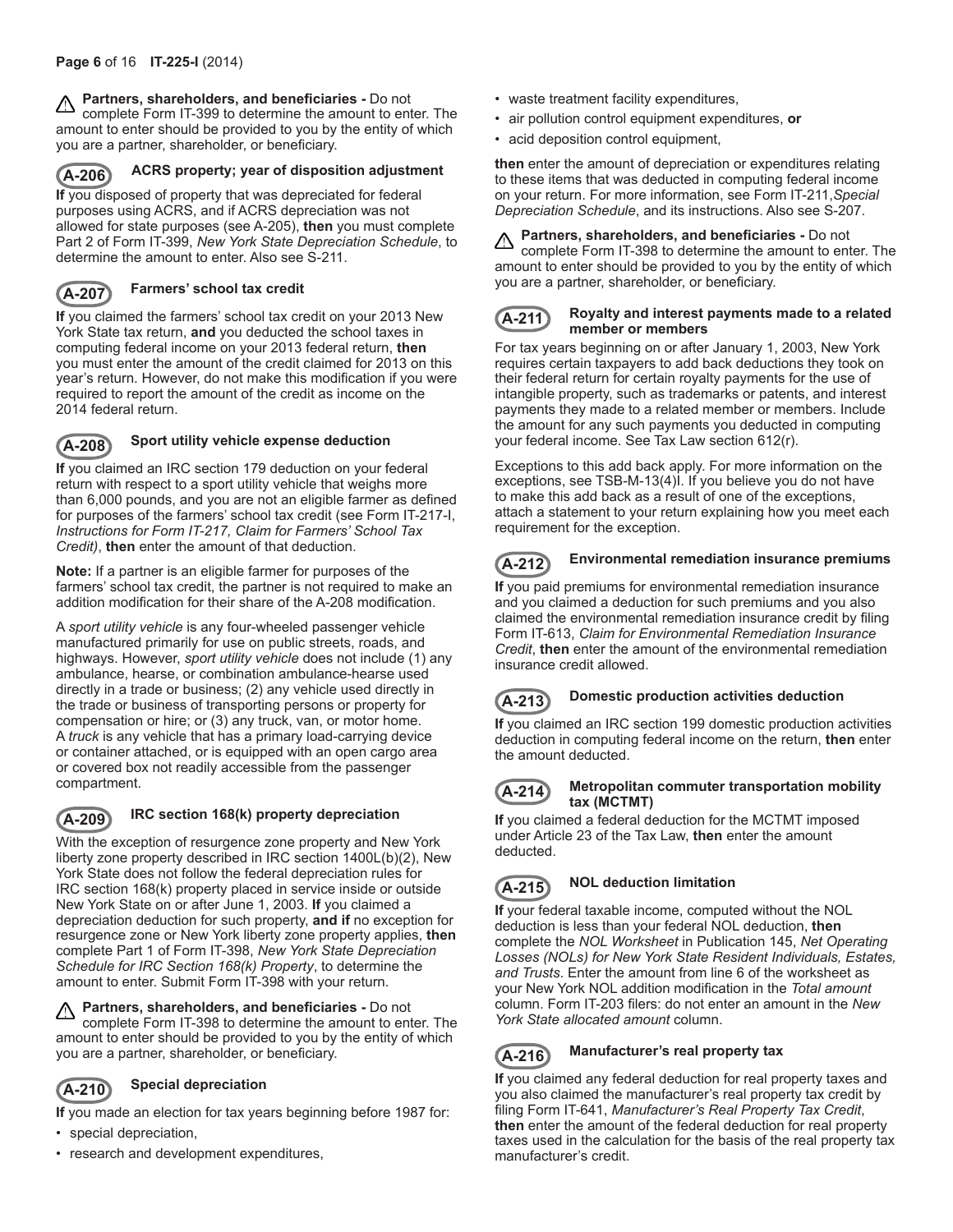

### **A-217 START-UP NY excise tax on telecommunication services**

**If** you claimed any federal deduction for excise taxes on telecommunication services and you also claimed the START-UP NY telecommunication services excise tax credit by filing Form IT-640, *START-UP NY Telecommunication Services Excise Tax Credit*, **then** enter the amount of the federal deduction for excise taxes on telecommunication services used in the calculation of the basis for the excise tax on telecommunication services credit.



**Additions A-301 through A-304 apply to S corporation shareholders only.**

## **A-301 S corporation shareholders; reduction for taxes**

**If** you are a shareholder of an S corporation for which a New York S corporation election was in effect for the tax year, **then** enter your pro rata share of the S corporation's reductions for taxes imposed on built-in gains and reductions for taxes imposed on excess net passive income as described in IRC sections 1366(f)(2) and (3).



#### **A-302 S corporation shareholders; pass-through loss or deduction items**

**If** you are a shareholder of an S corporation which is a New York C corporation, **then** enter any S corporation pass-through items of loss or deduction you took into account in computing your federal AGI, pursuant to IRC section 1366.



## **A-303 S corporation shareholders**

**If** you did not include S corporation distributions in your federal AGI due to the application of IRC sections 1368, 1371(e), or 1379(c) **and** these distributions were not previously subject to New York personal income tax because the corporation was a New York C corporation, **then** enter these distributions.

#### **A-304 S corporation shareholders; disposition of stock or indebtedness with increased basis**

Federal law requires holders of stock or indebtedness in a federal S corporation to include undistributed taxable income in their federal AGI and take a corresponding increase in basis. New York law requires a similar increase in basis on disposition of the stock or indebtedness where the federal S corporation is or was a New York C corporation.

**If** you reported a federal gain or loss because of the disposition of stock or indebtedness of an S corporation **and** that S corporation was a New York C corporation for any tax year beginning after December 31, 1980 (in the case of a corporation taxable under Article 9‑A, general business corporation tax), or December 31, 1996 (in the case of a corporation taxable under Article 32, banking corporation franchise tax), **then** enter the increase in the basis of the stock or indebtedness that is due to the application of IRC sections 1376(a) (as in effect for tax years beginning before January 1, 1983) and 1367(a)(1)(A) and (B) for each tax year that a New York S election was **not** in effect.

## **EA-901 Beneficiary's share of fiduciary adjustment**

**If** your share of the fiduciary adjustment is a net addition, **then** enter this amount and the modification number on Form IT-225, line 5. Also see ES-901.

As a beneficiary, you may have income from an estate or trust. Any New York adjustments that apply to that income, as well as any additions to or subtractions from federal itemized deductions, will be shown in your share of a single fiduciary adjustment.

# **New York State subtractions**

Write in the applicable number(s) and the amount of each subtraction modification on lines 10a through 10g.

Any amounts passed to you by a partnership, S corporation, estate, or trust should be entered directly on lines 14a through 14g.

# **S-101 START-UP NY wages**

To be eligible for the wage exclusion you must:

- work exclusively at the approved business's location within the tax-free NY area during the tax year (generally, a calendar year);
- work at the approved business's location within the tax-free NY area for at least six months during the calendar year (therefore, you must be employed by the approved business before July 1st of a calendar tax year);
- be employed by an approved business that is in compliance with the START-UP NY program; and
- be employed by the approved business in a net new job created by the business in the tax-free NY area.

**If** eligible, **then** you are allowed a subtraction modification (exclusion) on your return as follows:

- During the first five years of an approved START-UP NY business's 10 consecutive taxable year period, the total wages paid to you by an approved business are to be subtracted from federal AGI, to the extent the wages are included in federal AGI, when computing New York adjusted gross income.
- During the second five years of the approved business's 10 consecutive taxable year period, the allowed wage exclusion for an eligible employee is:
	- \$200,000 of annual wages, if your filing status is single,
	- \$250,000 of annual wages, if your filing status is head of household, or
	- \$300,000 of annual wages, if you are filing a joint return, to the extent included in federal AGI of the employee of the approved business.

START-UP NY wages should be reflected on your Form W-2 and will be reported to New York State by your employer.

## **S-102 Build America Bond (BAB) Interest**

Enter any interest income attributable to a BAB issued by New York State or its local governments that you included in federal income.



#### **S-103 New York's 529 college savings program deduction**

**Form IT-201 filers:** Do not enter this code on Form IT-225. Δ Instead, enter the subtraction modification on line 30 of Form IT-201, as applicable. See the instructions for Form IT-201.

**Form IT-203 filers: If** in 2014 you, as an account owner, made contributions to one or more tuition savings accounts established under **New York's** 529 college savings program, **then** enter that amount, up to \$5,000 for an individual, head of household, qualifying widow(er), or married taxpayers filing separately, or up to \$10,000 for married taxpayers filing a joint return, in the *Total amount* **column only**.

In determining the amount to enter, you must also enter your share of contributions made by a partnership of which you are a partner.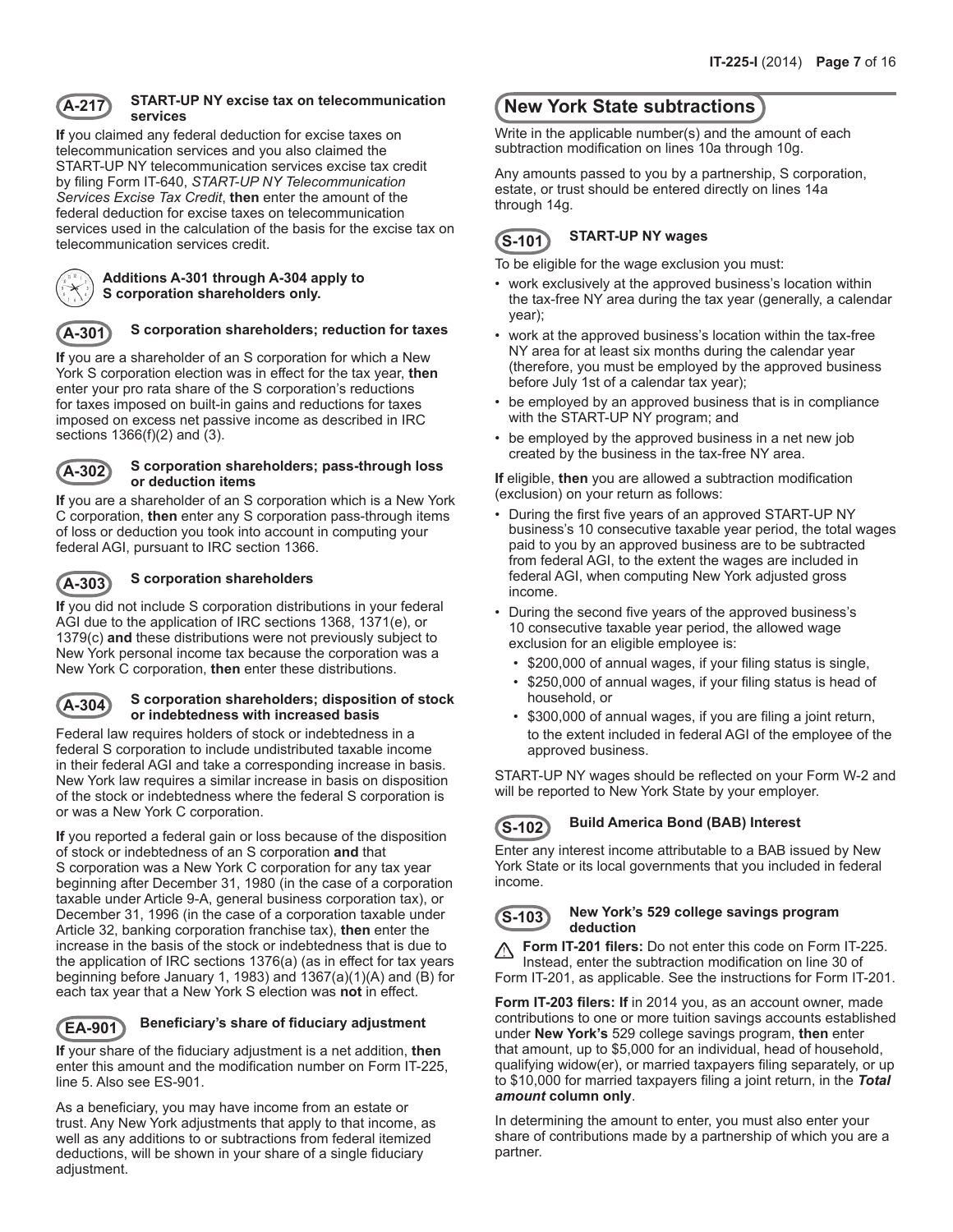**Part-year resident individuals only:** Also enter in the *New York State allocated amount* column any such contribution(s) made while a resident of New York State.

**Estates, trusts, and partnerships: If** an estate, trust, or partnership made contributions as the account owner to one or more 529 college savings program account(s) established under **New York's** 529 college savings program, and the contributions were not deductible or eligible for a credit for federal income tax purposes, **then** enter that amount.



#### **S-104 New York's 529 college savings program distributions**

**A Form IT-201 filers:** Do not enter this code on Form IT-225. Instead, enter the subtraction modification on line 30 of Form IT-201, as applicable. See the instructions for Form IT-201.

**Form IT-203 filers: If** in 2014 you, as an account owner (or beneficiary), made a withdrawal (or received a withdrawal) from an account established under **New York's** 529 college savings program, and part of the withdrawal was included in your federal AGI, **then** enter that amount in the *Total amount* **column only**.

**Part-year resident individuals only:** Also enter in the *New York State allocated amount* column any such withdrawal(s) made while a resident of New York State. See A-103.

**Estates, trusts, and partnerships: If** an estate, trust, or partnership made a withdrawal from an account established under **New York's** 529 college savings program, and part of the withdrawal was included in its federal income, **then** enter that amount included in federal income.



## **S-105 Long-term residential care deduction**

**If** you were a resident in a continuing-care retirement community that was issued a certificate of authority by the NYS Department of Health, **then** enter the portion of the fees you paid during the year that were attributable to the cost of providing long-term care benefits to you under a continuing care contract. However, do not enter more than the premium limitation shown for your age in the *Limitation table* below. If you and your spouse both qualify, you may each take the subtraction. However, you cannot claim any unused part of your spouse's subtraction.

- Limitation -

| You cannot claim<br>If your age at the<br>end of 2014 was:<br>more than: |                         |
|--------------------------------------------------------------------------|-------------------------|
|                                                                          | 1.400<br>3.720<br>4.660 |

## **S-106 Pension and annuity income exclusion**

**Individuals:** Do not enter this code on Form IT-225. Instead, enter the subtraction modification on Form IT-201, line 29, or Form IT-203, line 28, as applicable. See the instructions for the return you are filing.

New York State Tax Law allows for a pension and annuity income exclusion, but not more than \$20,000, for pension and annuity income included in federal taxable income.

**If** the estate or trust received pension and annuity income of a decedent, **then** the estate or trust may make this subtraction if the decedent would have been entitled to it, had the decedent continued to live, regardless of the age of the beneficiary. If the decedent would have become 59½ during 2014, enter only the amount received after the decedent would have become 59½, but not more than \$20,000.

Qualifying pension and annuity income **does not include** distributions received as a **nonemployee spouse** in accordance with a court-issued qualified domestic relations order (QDRO) that meets the criteria of IRC section  $414(p)(1)(A)$ , or in accordance with a domestic relations order (DRO) issued by a New York court.

**Note:** Do not enter any pension received from New York State or its political subdivisions. Qualifying pension and annuity income includes the following:

- periodic payment for services performed as an employee before retirement;
- periodic and lump-sum payments from an IRA or from an HR-10 (Keogh) plan, but **not** payments derived from contributions made after retirement;
- lump-sum payment from an HR-10 (Keogh) plan, but only if federal Form 4972 is not used (do **not** include the part of the payment that was derived from contributions made after retirement);
- distributions of benefits from a cafeteria plan (IRC section 125) or a qualified cash or deferred profit sharing or stock bonus plan (IRC section 401(k)) but not distributions derived from contributions made after you retired;
- periodic distributions from government IRC section 457 deferred compensation plans after December 31, 2001; and
- periodic distributions from an annuity contract (IRC section 403(b)) purchased by an employer for an employee and the employer is a corporation, community chest, fund, foundation, or public school.

For more information, see Publication 36, *General Information for Senior Citizens and Retired Persons*.



#### **S-107 Pensions of New York State and local governments and federal government**

**Individuals:** Do not enter this code on Form IT-225. ⚠ Instead, enter the subtraction modification on Form IT-201, line 26, or Form IT-203, line 25, as applicable. See the instructions for the return you are filing.

**Estates and trusts: If** a decedent received any pension or distributions from a pension plan that represents a return of contributions in a year prior to retirement, as an officer, employee, or beneficiary of an officer or employee of:

- New York State, which includes:
	- State and City University of New York and New York State Education Department employees who belong to the Optional Retirement Program. Optional Retirement Program members may only subtract that portion attributable to employment with the State or City University of New York or the New York State Education Department.
- Certain public authorities, including:
	- Metropolitan Transit Authority (MTA) Police 20-year Retirement Program; – Manhattan and Bronx Surface Transit Operating Authority (MABSTOA); **and**
	- Long Island Railroad Company;
- local governments within the state; **or**
- the United States, its territories or possessions, political subdivisions of these territories or possessions, the District of Columbia, or any agency or instrumentality of any of the above (including the military)

that was included in federal taxable income; **then** enter that amount.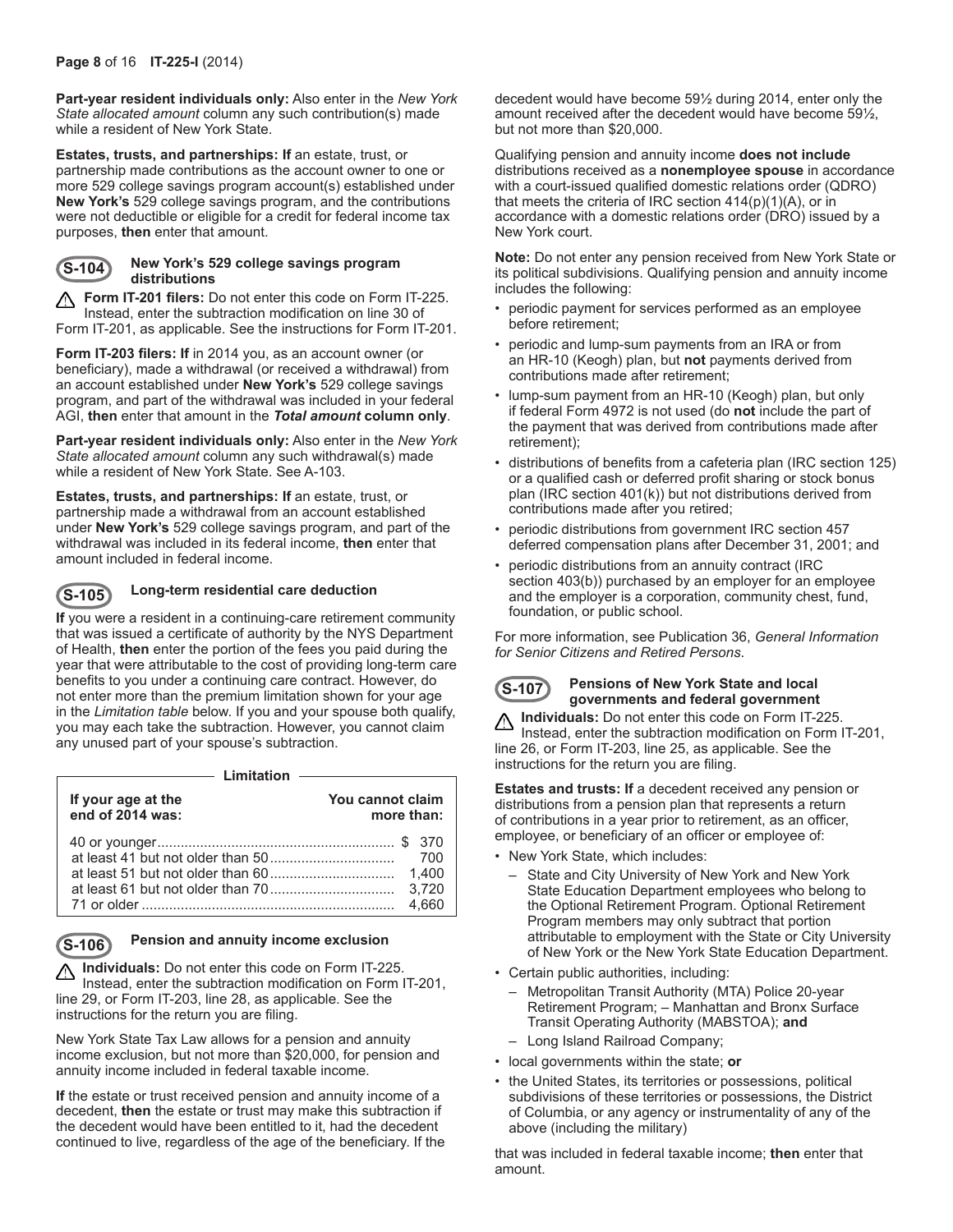For more information, see Publication 36, *General Information for Senior Citizens and Retired Persons*.

Also include distributions received from a New York State or local pension plan or from a federal government pension plan as a **nonemployee spouse** in accordance with a court-issued qualified domestic relations order (QDRO) that meets the criteria of IRC section 414(p)(1)(A), or in accordance with a domestic relations order (DRO) issued by a New York court. For additional information, see Publication 36.

You may not subtract (1) pension payments or returns of contributions that were attributable to the decedent's employment by an employer other than a New York public employer, such as a private university, and any portion attributable to contributions the decedent made to a supplemental annuity plan which was funded through a salary reduction program, or (2) periodic distributions from government (IRC section 457) deferred compensation plans. However, these payments may qualify for the pension and annuity income exclusion; see S-106 *Pension and annuity income exclusion*.

#### **S-108 Taxable refunds, credits, or offsets of state and local income taxes**

**1 Individuals:** Do not enter this code on Form IT-225. Instead, enter the subtraction modification on Form IT-201, line 25, or Form IT-203, line 24, as applicable. See the instructions for the return you are filing.

**Estates, trust and partnerships: If** during 2014 you included in your federal income any refunds, credits, or offsets of state and local income taxes (including the New York City unincorporated business tax and any taxes imposed under Tax Law Article 23 (MCTMT)), **then** enter that income.

#### **S-109 Accelerated death benefits received that were includable in federal AGI**

Enter any amount you included in federal income that was received by any person as (a) an accelerated payment or payments of part or all of the death benefit or special surrender value under a life insurance policy, or (b) a viatical settlement, as a result of a terminal illness (life expectancy of 12 months or less), or of a medical condition requiring extraordinary medical treatment, regardless of life expectancy.

#### **S-110 Contributions for Executive Mansion, natural and historical resources, not deducted elsewhere**

Enter contributions you made, not deducted elsewhere, (a) to preserve, improve, and promote the Executive Mansion as a New York State historical resource, or (b) to the Natural Heritage Trust to preserve and improve the natural and historical resources of NYS. **Do not** include amounts you deducted in determining federal income or New York itemized deductions.

#### **S-111 Distributions made to a victim of Nazi persecution**

Enter amounts included in federal income from an eligible settlement fund or grantor trust as defined by section 13 of the Tax Law (because you were persecuted or targeted for persecution by the Nazi regime), or distributions received because of your or a decedent's status as a victim of Nazi persecution, or as a spouse or heir of the victim (successors or assignees, if payment is from an eligible settlement fund or grantor trust).

## **S-112 Items of income related to assets stolen from or otherwise lost to a victim of Nazi persecution**

Enter items of income included in federal income attributable to, derived from, or in any way related to assets stolen from,

hidden from, or otherwise lost to a victim of Nazi persecution immediately prior to, during, and immediately after World War II, including but not limited to interest on the proceeds receivable as insurance under policies issued to a victim of Nazi persecution by European insurance companies immediately prior to and during World War II, or as a spouse or heir of such victim.

However, do not include income attributable to assets acquired with assets as described above or with the proceeds from the sale of any asset described above. Also, do not include any income if you were not the first recipient of the asset, or if you are not considered a victim of Nazi persecution, or a spouse or descendent of a victim.

# **S-113 Professional service corporation shareholders**

**If** in a taxable year ending after 1969 and beginning before 1988, you were required to add to your federal income deductions made by a plan acquired through membership in a professional service corporation (PSC), **then** enter the portion of those deductions that can be allocated to pension, annuity, or other income you received from the plan, and were included in your federal income.



#### **S-114 Gain to be subtracted from the sale of a new business investment reported on your federal income tax return**

**Individuals: If** you reported a capital gain on your federal income tax return from the sale of a new business investment, as defined in NYS Tax Law section 612(o), that was issued before 1988 and was held at least six years, **then** include one-hundred percent (100%) of that federal gain.

**Estates and trusts:** This subtraction may be made only to the extent that it relates to items included in the federal distributable net income of the estate or trust.

#### **S-115 Qualified emerging technology investments (QETI)**

In general, you may defer the gain on the sale of QETI that are (1) held for more than 36 months, and (2) rolled over into the purchase of replacement QETI within 365 days from, and including, the date of sale. However:

- you must recognize any gain to the extent that the amount realized on the sale of the original QETI exceeds the cost of replacement QETI;
- you must add back any deferred gain in the year you sell the replacement QETI; and
- the gain deferral applies only to QETI sold on or after March 12, 1998, that was held for more than 36 months.

**If** you elect to defer the gain from the sale of QETI, **then** enter the amount of the deferred gain. This amount may not exceed the amount of the gain included in your federal income.

- **If** the purchase of replacement QETI within the 365-day period occurred in the same taxable year as the sale of the original QETI, or in the following taxable year and before the date you filed a New York State tax return, **then**, take the deduction on that return.
- **If** the purchase of replacement QETI within the 365-day period occurred in the following taxable year and on or after the date you filed a New York State tax return, **then** you must file an amended tax return to claim the deduction.
- **If** the deferred gain must be included in a subsequent year's tax return because the replacement QETI has been sold, **then** enter that amount as an addition to federal income (see A-110).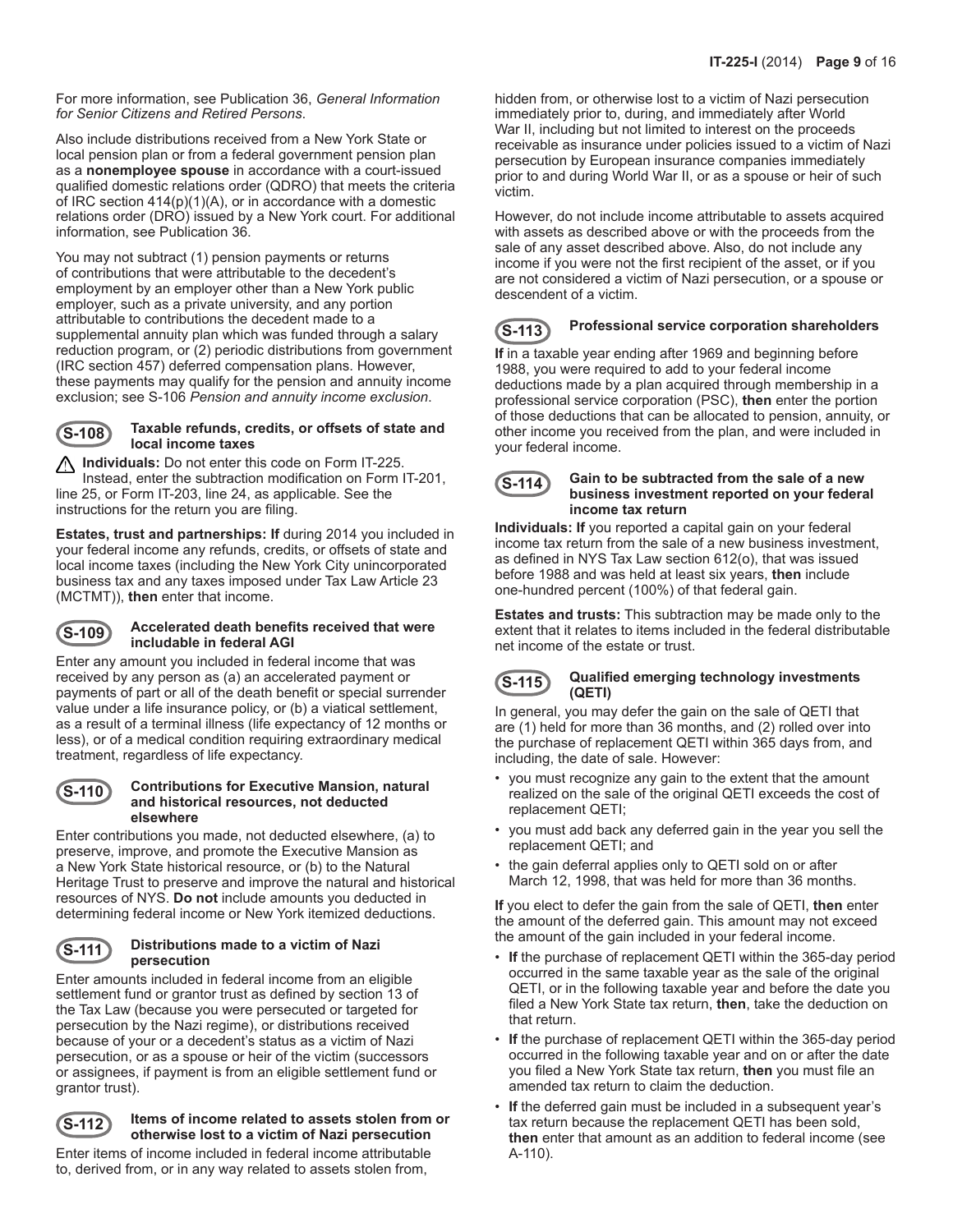A QETI is an investment in the stock of a corporation, or an ownership interest in a partnership or limited liability company (LLC) that is a qualified emerging technology company, or an investment in a partnership or an LLC to the extent that such partnership or LLC invests in such companies. The taxpayer must acquire the investment as provided in IRC section  $1202(c)(1)(B)$ , or from a person who acquired it pursuant to that section. IRC section 1202(c)(1)(B) requires the acquisition to be original issue from the company, either directly or through an underwriter, and in exchange for cash, services, or property (but not in stock).

A *qualified emerging technology company* (QETC) is a company that is located in New York State, has total annual product sales of 10 million dollars or less, and meets certain criteria. See Form DTF-620, *Application for Certification of a Qualified Emerging Technology Company*.

### **S-116 Sales or dispositions of assets acquired before 1960 with greater state than federal bases**

New York State income tax laws prior to 1960 and current laws regarding depletion can result in a difference in the state and federal adjusted bases of certain assets. If you realize a federally taxable gain from the sale of an asset that had a higher adjusted basis for state tax purposes, you may make an adjustment to reduce your gain for state tax purposes.

**If** your federal income included gain that was from **either**:

- property that had a higher adjusted basis for NYS income tax purposes than for federal tax purposes on December 31, 1959 (or on the last day of a fiscal year ending during 1960); **or**
- property that was held in connection with mines, oil or gas wells, and other natural deposits and that had a higher adjusted basis for NYS income tax purposes than for federal tax purposes when sold;

**then** enter the **lesser of** the gain itself **or** the difference in the adjusted bases.

**Individuals:** If you divide gain with respect to jointly owned property between you and your spouse, then you must also divide any subtraction for different adjusted bases between you and your spouse.

**Estates and trusts:** This subtraction may be made only to the extent that it relates to items included in the federal distributable net income of the estate or trust.

#### **S-117 Income earned before 1960 and previously reported to New York State**

Enter any income (including annuity income) or gain included in your federal income that you (or the decedent or estate or trust from whom you acquired the income or gain) properly reported to NYS prior to 1960 (or during a fiscal year ending in 1960).

**Estates and trusts:** This subtraction may be made only to the extent that it relates to items included in the federal distributable net income of the estate or trust.



## **S-118 Military combat pay**

Enter military pay you included in federal income that you received for active service as (or on behalf of) a member in the armed services of the United States in an area designated as a combat zone.



## **S-119 Military pay**

**Form IT-203 filers:** Based on the *Servicemembers' Civil Relief Act*, military pay received by a nonresident, or received by a part-year resident during the part-year resident's nonresident

period, cannot be used to determine the amount of New York State personal income tax the nonresident or part-year resident military member (or the member's spouse) must pay.

### **Total amount column**

**Nonresidents:** Enter the total amount of military pay included in the *Federal amount* column on line 1 of your Form IT-203.

**Part-year residents:** Enter the total amount of military pay included in the *Federal amount* column on line 1 of your Form IT-203 that you received during your **nonresident** period.



#### **S-120 New York Higher Education Loan Program (HELP)**

Enter any interest you paid in 2014 on loans made to you under HELP.



#### **S-121 Certain investment income from U.S. government agencies**

Enter any interest or dividend income on bonds or securities of any U.S. authority, commission, or instrumentality that is exempt from state income taxes under federal laws (but included in federal income).



#### **S-122 Certain railroad retirement income and railroad unemployment insurance benefits**

Enter supplemental annuity or Tier 2 benefits received under the Railroad Retirement Act of 1974, or benefits received under the Railroad Unemployment Insurance Act that are exempt from state income taxes under federal laws (but that you included in your federal income).



#### **S-123 Certain investment income exempted by other New York State laws**

Enter any interest or dividend income from any obligations or securities authorized to be issued and exempt from state taxation under the laws of New York State (for example, income received from bonds, mortgages, and income debenture certificates of limited dividend housing corporations organized under the Private Housing Finance Law).

### **S-124 Disability income exclusion**

Complete Form IT-221, *Disability Income Exclusion*, to compute your disability income exclusion if you were not yet 65 when your tax year ended, **and** you retired on disability, and you were permanently and totally disabled when you retired.



# **S-125 Interest income on U.S. government bonds**

**Individuals, estates or trusts:** Do not enter this code on Form IT-225. Instead, enter the subtraction modification on Form IT-201, line 28, or Form IT-203, line 27, or Form IT-205, line 67, as applicable. See the instructions for the return you are filing.

**Partnership:** Interest income on bonds or other obligations of the U.S. government is **not** taxed by New York. Dividends received from a regulated investment company (mutual fund) that invests in obligations of the U.S. government and meet the 50% asset requirement each quarter qualify for this subtraction. The portion of dividends that may be subtracted is based upon the portion of taxable income received by the mutual fund that is derived from federal obligations (section 612(c)(1)). **If** the partnership included income from these obligations in its federal ordinary income, **then** enter that income amount.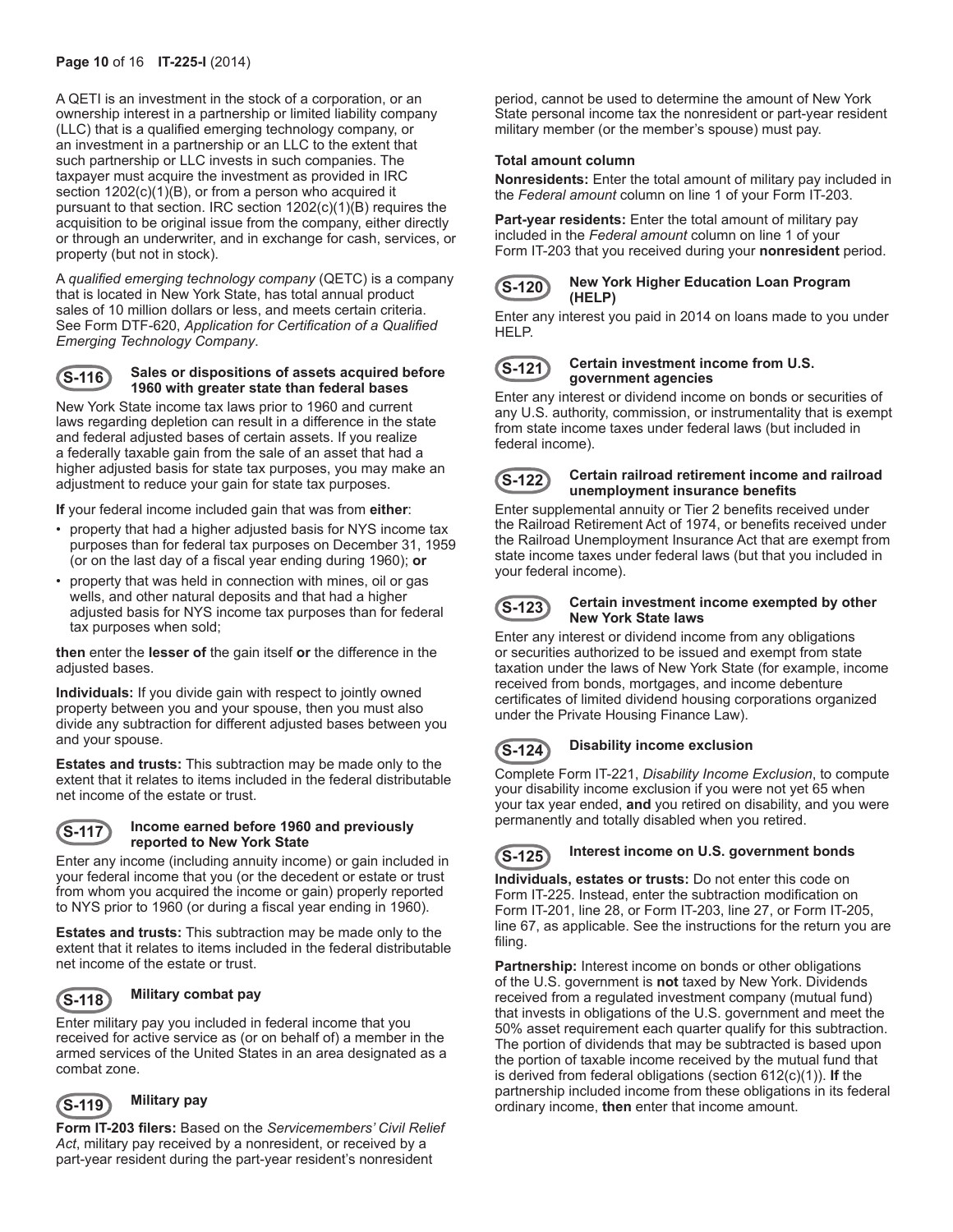

## **S-126 New York organized militia income**

Enter income that you received (or an estate or trust received on behalf of a member) while serving in the New York State organized militia for performing active service within NYS due to either (1) state active duty orders issued in accordance with Military Law section 6.1, or (2) federal active duty orders, for service other than training, issued in accordance with Title 10 of the United States Code, that was included in your federal income. Do not include any income you received for regular duties in the organized militia (for example, pay received for the annual two-week training program). Members of the NYS organized militia include the New York Army National Guard, the New York Air National Guard, the New York Naval Militia, and the New York Guard.



#### **S-127 Loss from the sale or disposition of property that would have been realized if a federal estate tax return had been required**

**Note:** This subtraction cannot be made for property acquired from decedents who died on or after February 1, 2000.

**If** you acquired a decedent's property and, as valued by the executor, the estate was insufficient to require a federal estate tax return **and** a loss on the sale would have been realized if a federal estate tax return had been required, **then** enter the amount of the loss.

**Estates and trusts:** This subtraction may be made only to the extent that it relates to items included in the federal distributable net income of the estate or trust.



## **S-128 Native American income exclusion**

If you are an enrolled member of a tribe or nation recognized by the United States or by New York State, and you are a Native American who works **and** lives on a reservation, then enter income included in your federal AGI and earned on that reservation.



## **S-129 Special accruals**

If you have or had a change in resident status you may have to use special accrual rules to compute your tax. Income accrues to you as a taxpayer when the amount becomes fixed and determinable and you have an unrestricted right to receive it. An accrued expense is a cost that has been incurred but not yet paid. See the instructions for the return you are filing for more information on special accruals.

**If** you are subject to the special accrual rules, **then** enter your accrued item of income, gain, loss, or deduction. Also see A-115.

#### **S-130 Volunteer firefighter or ambulance worker length of service award**

**If** you are at least 59½ years old, **then** you may deduct up to the amount included in your federal gross income for any award paid from a length of service defined contribution plan or defined benefit plan as provided for in Articles 11-A, 11-AA, 11-AAA and 11-AAAA of the General Municipal Law, provided that the award is not distributed as a lump sum amount as defined in section 402(e)(4)(A) of the IRC and taxed under section 603 of the NYS tax law.



## **S-131 Incomplete gift non-grantor trust**

**If** you are a beneficiary that received income from an incomplete gift non-grantor trust **and** the trust was terminated and all assets were distributed before June 1, 2014, **then** enter the income from the trust to the extent it was included in your federal income.

An *incomplete gift non-grantor trust* means a resident trust that does not qualify as a grantor trust under IRC sections 671 through 679 and the grantor's transfer of assets to the trust is treated as an incomplete gift under IRC section 2511 and its regulations.

# **S-132 Living organ donors**

**If** during the tax year you were a living donor who donated one or more of your organs to another person for human organ transplantation, **then** enter unreimbursed expenses incurred for travel, lodging, and lost wages, up to a maximum of \$10,000. **You may claim this subtraction only once during your lifetime.**

**Married taxpayers:** If you both qualify, you and your spouse can each claim a subtraction up to \$10,000. However, you cannot claim any unused part of your spouse's subtraction.



Are you a Form IT-201 or Form IT-203 filer who files federal Schedule(s) C-EZ, C, E, or F, or are you filing Form IT-204 or Form IT-205?

If *No*, go to the instructions for line 18.

If *Yes*, see subtraction modifications below.



## **S-201 Small business modification**

**If** you are a farm business or small business that is a sole proprietor, or a farm business that is a partnership (or an LLC treated as a partnership for federal income tax purposes) or a qualified joint venture, that:

- employs one or more persons during the tax year; **and**
- has net farm income or small business income of greater than zero but less than \$250,000;

**then** you may deduct an amount equal to three percent (3%) of the net items of income, gain, loss, and deduction attributable to a sole proprietorship or farm business included in your federal AGI (but not less than zero).

For more information, see TSB-M-14(5)I, *Small Business Subtraction Modification*.



#### **S-202 Trade or business interest expense on loans used to buy federally tax-exempt obligations that are taxable to New York State**

**If** you included interest income from bonds or other obligations that is federally tax exempt but taxable to NYS (as a New York addition), and the expense you incurred in buying the obligation is attributable to a trade or business you carried on, **then** enter that expense.



#### **S-203 Trade or business expenses (other than interest expense) connected with federally tax-exempt income that is taxable to New York State**

You may deduct expenses you incur to acquire or maintain income that is taxable to a trade or business. **If** you included income from bonds or other obligations that are federally tax exempt but taxable to NYS (as a New York addition) **and** the expense you incurred to either produce or collect that income or manage, conserve, or protect the assets that produce that income was not deducted for federal purposes and those expenses are attributable to a trade or business you carried on, **then** enter that expense.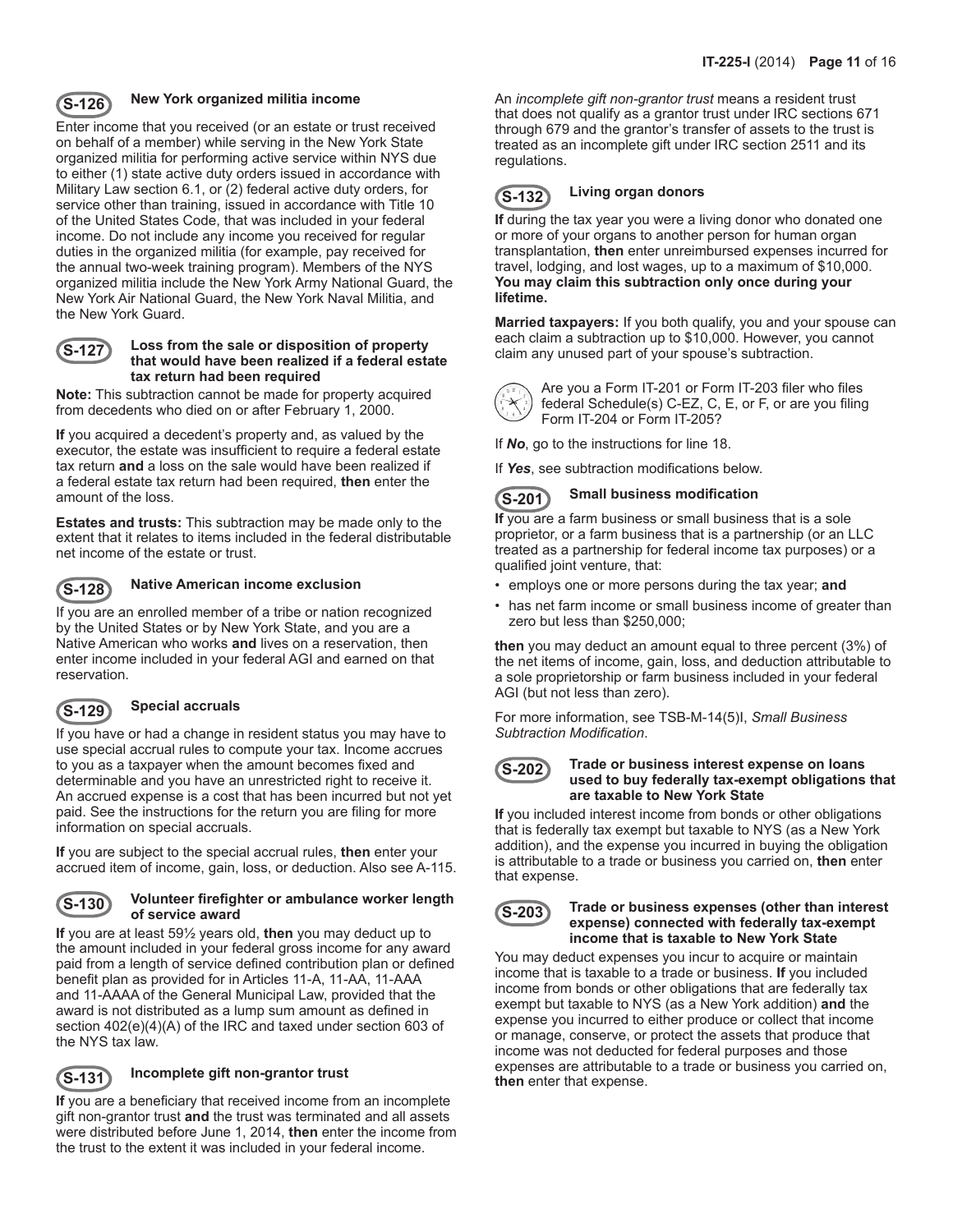

#### **S-204 Amortizable bond premiums on bonds that are owned by a trade or business and the interest on which is federally tax-exempt income but taxable to New York State**

You may deduct expenses incurred when buying an obligation that generates investment income that is taxable to a trade or business.

- **If** you are including interest income that is federally tax exempt but taxable to New York State (as a New York addition); **and**
- those bonds were bought for more than their face value (i.e., at a premium); **and**
- you did not reduce federal income by deducting the amortization of that premium attributable to 2014; **and**
- those bonds were owned by a trade or business carried on by you in 2014 (as opposed to personal investments), **then** enter that amortization.



### **S-205 Wage and salary expenses allowed as federal credits but not as federal expenses**

**If** you took a federal credit for which a deduction for wages and salary expenses is not allowed under IRC section 280C, **then** enter the wage payments not deductible for federal purposes.



## **S-206 Cost depletion**

**If** you are making addition A-202 for any percentage depletion, **then** enter the cost depletion that IRC section 611 would allow on that property without any reference to either IRC section 613 or 613-A.

**Estates and trusts:** This subtraction may be made only to the extent that it relates to items included in the federal distributable net income of the estate or trust.



## **S-207 Special depreciation expenditures**

You may carry over excess expenditures incurred in taxable years beginning before 1987 in connection with depreciable, tangible business property located in New York State to the following tax year or years, and deduct such expenditures in computing your New York income for that year or years, if the expenditures exceed your New York income for that year before the allowance of those expenditures. Complete Form IT-211, *Special Depreciation Schedule*, to compute the amount to enter. Submit Form IT-211 with your return.



## **S-208 Safe harbor leases**

Enter any amount you included in federal income (except for mass transit vehicles) solely because you made the safe harbor election on your federal return for agreements entered into before January 1, 1984.

## **S-209 Safe harbor leases**

Enter any amount that you could have excluded from federal income (except for mass transit vehicles) had you not made the safe harbor election on your federal return for agreements entered into before January 1, 1984.

**S-210 New York depreciation allowed**

**If** you claimed ACRS depreciation on your federal return for:

- property placed in service during tax years 1981 through 1984 (except IRC section 280F property); **or**
- property placed in service outside New York State during tax years 1985 through 1993 and fiscal tax years beginning in 1993 (except IRC section 280F property) and you

elect to continue using IRC section 167 depreciation (see TSB-M-99(1)I);

**then** enter the amount of your New York depreciation. Complete and submit Form IT-399, *New York State Depreciation Schedule*, with your return.

#### **Partners, shareholders, and beneficiaries -** Do not ⚠

complete Form IT-399 to determine the amount to enter. The amount to enter should be provided to you by the entity of which you are a partner, shareholder, or beneficiary.

## **S-211 ACRS (year of disposition adjustment)**

**If** you disposed of property in 2014 that was depreciated for federal purposes using ACRS **and** your total federal ACRS deduction exceeds your New York depreciation deduction for that property, **then** complete Part 2 of Form IT-399, *New York State Depreciation Schedule*, to compute the amount to enter. See A-206. Submit Form IT-399 with your return.

#### **Partners, shareholders, and beneficiaries -** Do not ⚠

complete Form IT-399 to determine the amount to enter. The amount to enter should be provided to you by the entity of which you are a partner, shareholder, or beneficiary.

#### **S-212 Sport utility vehicle expense deduction recapture**

**If** you previously claimed an IRC section 179 deduction with respect to a sport utility vehicle that weighs more than 6,000 pounds; **and**

- you had to recapture any amount of that deduction in computing your federal income for the tax year; **and**
- you are not an eligible farmer as defined for the farmers' school tax credit;

**then** enter the recapture amount. (See A-208 for the definition of a sport utility vehicle.)

## **S-213 IRC section 168(k) property depreciation**

With the exception of resurgence zone property and New York liberty zone property described in IRC section 1400L(b)(2), New York State does not follow the federal depreciation rules for IRC section 168(k) property placed in service inside or outside New York State on or after June 1, 2003.

**If** you claimed a depreciation deduction for such property; **and** no exception for resurgence zone or New York liberty zone property applies, **then** complete Part 1 of Form IT-398, *New York State Depreciation Schedule for IRC Section 168(k) Property*, to compute the amount of New York depreciation to enter. Submit Form IT-398 with your return.

**Partners, shareholders, and beneficiaries -** Do not ⚠ complete Form IT-398 to determine the amount to enter. The amount to enter should be provided to you by the entity of which you are a partner, shareholder, or beneficiary.

### **S-214 IRC section 168(k) property (year of disposition adjustment)**

**If** you disposed of IRC section 168(k) property placed in service inside or outside New York State on or after June 1, 2003 (except for resurgence zone property, and New York liberty zone property described in IRC section 1400L(b)(2)), **and** your total federal depreciation deduction was more than the New York depreciation deduction for that property, **then** complete Part 2 of Form IT‑398, *New York State Depreciation Schedule for IRC Section 168(k) Property*, to compute the amount of the disposition adjustment to enter. Submit Form IT-398 with your return.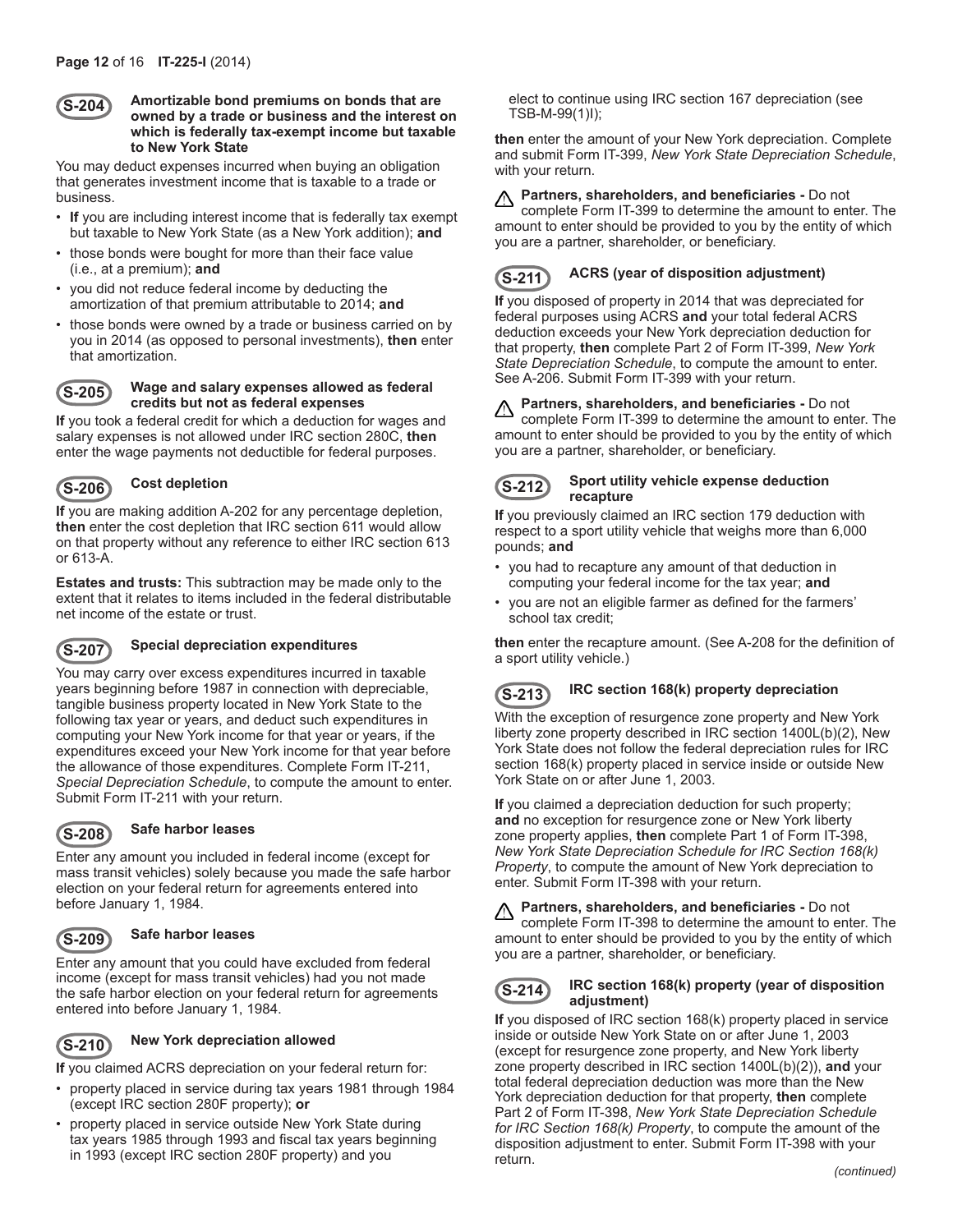### **Partners, shareholders, and beneficiaries -** Do not

complete Form IT-398 to determine the amount to enter. The amount to enter should be provided to you by the entity of which you are a partner, shareholder, or beneficiary.



## **S-215 Refund of QEZE credit for real property taxes**

Enter any QEZE credit for real property taxes included in your federal AGI. See TSB-M-10(9)C, (15)I, *New York State Tax Treatment of Refunds of the Qualified Empire Zone Enterprise (QEZE) Credit for Real Property Taxes*.



## **S-216 New York State Innovation Hot Spot Program**

Complete Form IT-223, *Innovation Hot Spot Deduction*, and enter any income or gain included in federal income that is attributable to the operations of a qualified entity at its location in, or as part of, a New York State innovation hot spot. Submit Form IT-223 with your return.



#### **Subtractions S-301 and S-302 apply to S corporation shareholders only.**

## **S-301 S corporation shareholders**

**If** you reported a federal gain or loss because of the disposition of stock or indebtedness of an S corporation **and** that S corporation was a New York C corporation for any tax year beginning after December 31, 1980 (in the case of a corporation

taxable under Article 9-A, general business corporation tax), or

December 31, 1996 (in the case of a corporation taxable under Article 32, banking corporation franchise tax), **then** enter the reduction in basis of the stock or indebtedness that is due to the application of IRC section 1376(b) (as in effect for tax years beginning before January 1, 1983) and 1367(a)(2)(B) and (C) for each tax year that the New York election was **not** in effect.

**If**, with respect to stock described above, you made any New York additions to federal AGI required under A-303, **then** enter the total of those additions. See New York Tax Law section 612(b)(20).



#### **S-302 S corporation shareholders – pass-through income**

**If** you included in your federal AGI any S corporation pass-through income pursuant to IRC section 1366 and the corporation is a New York C corporation, **then** enter the pass-through income.

### **ES-901 Beneficiary's share of fiduciary adjustment**

**If** your share of the fiduciary adjustment is a net subtraction, **then** enter this amount and the modification number on Form IT-225, line 14. Also see EA-901.

As a beneficiary you may have income from an estate or trust. Any New York adjustments that apply to that income, as well as any additions to or subtractions from federal itemized deductions, will be shown in your share of a single fiduciary adjustment.

The charts below are a quick reference guide showing (with an *X* in the column) which form each modification applies to and if the modification must be listed on Form IT-225 or directly on a line of your return.

|                               |                                                                                                                                                                                                                          | <b>Returns</b> |               |               |               |
|-------------------------------|--------------------------------------------------------------------------------------------------------------------------------------------------------------------------------------------------------------------------|----------------|---------------|---------------|---------------|
| <b>Modification</b><br>number | <b>Description</b>                                                                                                                                                                                                       | <b>IT-201</b>  | <b>IT-203</b> | <b>IT-204</b> | <b>IT-205</b> |
| $A-101$                       | NYC flexible benefits program (IRC 125)                                                                                                                                                                                  | X              | X             |               | X             |
| $A-102$                       | Income from certain obligations of U.S. government agencies or<br>instrumentalities                                                                                                                                      | $\times$       | X             | $\times$      | X             |
| $A-103$                       | New York's 529 college savings program distributions                                                                                                                                                                     | Line 22        | X             | $\times$      | X             |
| $A-104$                       | 414(h) retirement contributions                                                                                                                                                                                          | Line 21        | Line 21       |               | X             |
| $A-105$                       | Special additional mortgage recording tax deduction                                                                                                                                                                      | $\times$       | X             | $\times$      |               |
| $A-106$                       | Special additional mortgage recording tax basis adjustment                                                                                                                                                               | $\times$       | $\times$      | $\times$      |               |
| A-107                         | Sales or dispositions of assets acquired from decedents                                                                                                                                                                  | $\times$       | X             |               | X             |
| $A-108$                       | Disposition of solar and wind energy systems                                                                                                                                                                             | $\times$       | $\times$      |               |               |
| $A-109$                       | New business investment; deferral recognition                                                                                                                                                                            | $\times$       | $\times$      | $\times$      | X             |
| $A-110$                       | Qualified emerging technology investments (QETI)                                                                                                                                                                         | X              | $\times$      | $\times$      | X             |
| A-111                         | Interest expense on loans used to buy obligations exempt from<br>NYS tax, amortized bond premium on bonds that are exempt<br>from NYS tax and other expenses relating to the production of<br>income exempt from NYS tax | $\sf X$        | X             | $\times$      | X             |
| $A-112$                       | Health insurance and the welfare benefit fund surcharge                                                                                                                                                                  | $\times$       | X             |               | $\times$      |
| $A-113$                       | Interest income on state and local bonds and obligations                                                                                                                                                                 | Line 20        | Line 20       | $\times$      | Line 63       |
| $A-114$                       | Form 4970 accumulation distribution of trusts                                                                                                                                                                            | $\times$       | $\times$      | $\times$      | X             |

## **Addition modifications**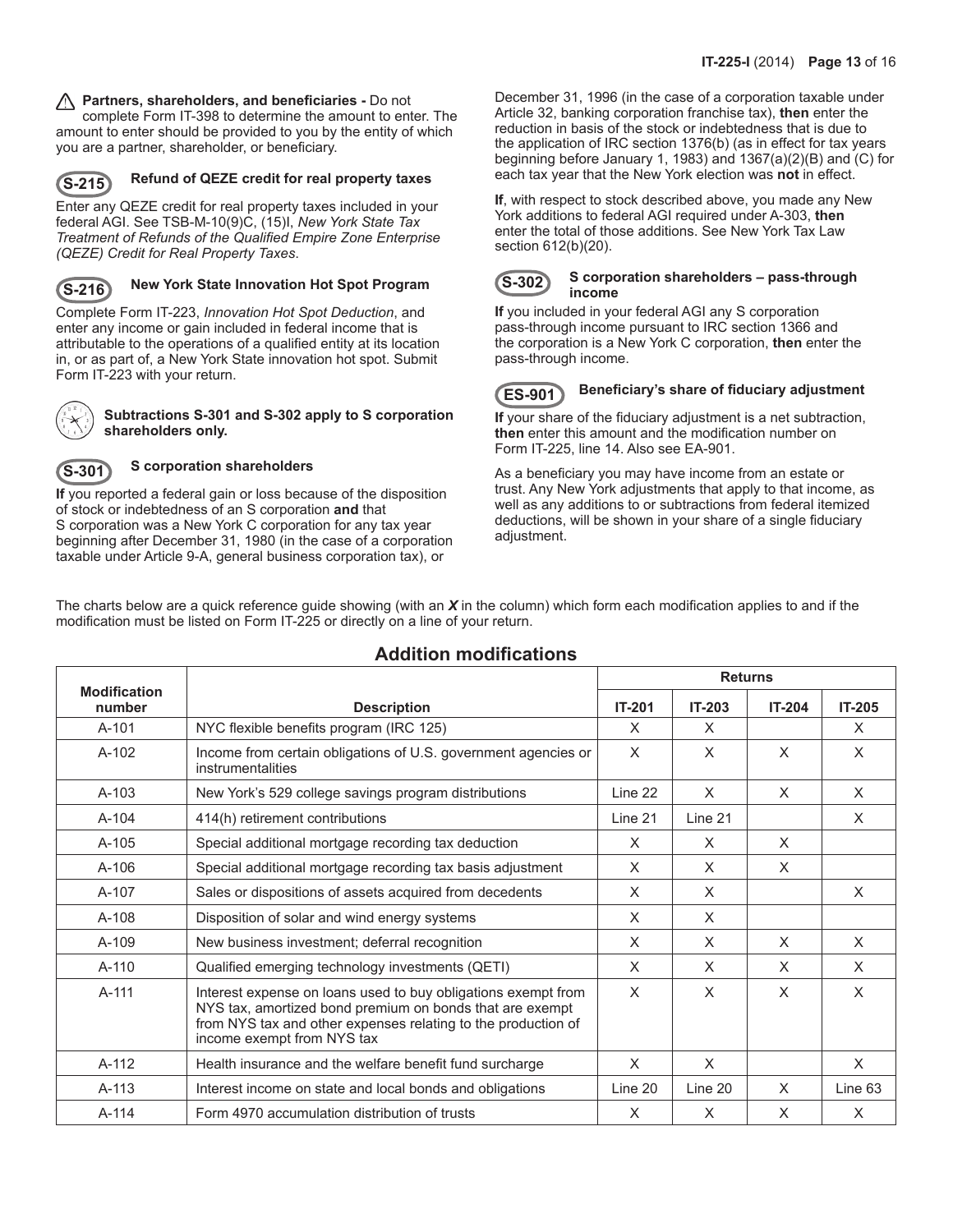|  | <b>Addition modifications (continued)</b> |  |
|--|-------------------------------------------|--|
|--|-------------------------------------------|--|

|                               |                                                                                                | <b>Returns</b> |               |          |               |
|-------------------------------|------------------------------------------------------------------------------------------------|----------------|---------------|----------|---------------|
| <b>Modification</b><br>number | <b>Description</b>                                                                             | <b>IT-201</b>  | <b>IT-203</b> | IT-204   | <b>IT-205</b> |
| $A-115$                       | Special accruals                                                                               | X              | X             |          | X             |
| A-117                         | Incomplete gift non-grantor trust                                                              | X              | X             | X        | X             |
| A-201                         | Personal income taxes and unincorporated business taxes<br>deducted in determining federal AGI | X              | X             | $\sf X$  | Line 64       |
| $A-202$                       | Percentage depletion                                                                           | $\times$       | X             | $\times$ | X             |
| $A - 203$                     | Safe harbor leases (IRC section 168(f)(8))                                                     | $\times$       | X             | $\times$ | $\times$      |
| A-204                         | Safe harbor leases                                                                             | X              | X             | X        | X             |
| $A-205$                       | Accelerated cost recovery system (ACRS) deduction                                              | X              | X.            | X        | X             |
| $A-206$                       | ACRS property; year of disposition adjustment                                                  | X              | X             | $\times$ | $\times$      |
| A-207                         | Farmers' school tax credit                                                                     | X              | X             |          | $\times$      |
| $A-208$                       | Sport utility vehicle expense deduction                                                        | X              | X             | X        | X             |
| $A-209$                       | IRC section 168(k) property depreciation                                                       | X              | X             | $\times$ | X             |
| $A - 210$                     | Special depreciation                                                                           | $\times$       | X             | $\sf X$  | $\times$      |
| $A-211$                       | Royalty and interest payments made to a related member<br>or members                           | X              | X             | X        | X             |
| $A-212$                       | Environmental remediation insurance premiums                                                   | $\times$       | $\times$      | $\times$ | $\mathsf{X}$  |
| A-213                         | Domestic production activities deduction                                                       | X              | X             |          | X             |
| $A - 214$                     | Metropolitan commuter transportation mobility tax (MCTMT)                                      | X              | X             | $\times$ | $\times$      |
| $A - 215$                     | NOL deduction limitation                                                                       | X              | X             |          | X             |
| $A-216$                       | Manufacturer's real property tax                                                               | X              | X             | $\times$ | X             |
| $A-217$                       | START-UP NY excise tax on telecommunication services                                           | $\times$       | X             | $\times$ | X             |
| $A - 301$                     | S corporation shareholders; reduction for taxes                                                | $\times$       | X             |          | $\times$      |
| $A-302$                       | S corporation shareholders; pass-through loss or deduction items                               | X              | X             |          | X             |
| $A - 303$                     | S corporation shareholders                                                                     | X              | X             |          | X             |
| $A - 304$                     | S corporation shareholders; disposition of stock or indebtedness<br>with increased basis       | X              | X             |          | X             |
| EA-901                        | Beneficiary's share of fiduciary adjustment                                                    | $\times$       | X             | X        | X             |

# **Subtraction modifications**

|                               |                                                                            | <b>Returns</b> |          |               |          |
|-------------------------------|----------------------------------------------------------------------------|----------------|----------|---------------|----------|
| <b>Modification</b><br>number | <b>Description</b>                                                         | <b>IT-201</b>  | $IT-203$ | <b>IT-204</b> | $IT-205$ |
| $S-101$                       | START-UP NY wages                                                          | X              | X        |               | X        |
| $S-102$                       | Build America Bond (BAB) Interest                                          | X              | X        | X             | X        |
| $S-103$                       | New York's 529 college savings program deduction                           | Line 30        | $\times$ | X             | X        |
| $S-104$                       | New York's 529 college savings program distributions                       | Line 30        | X        | X             | X        |
| $S-105$                       | Long-term residential care deduction                                       | X              | $\times$ |               |          |
| S-106                         | Pension and annuity income exclusion                                       | Line 29        | Line 28  |               | X        |
| S-107                         | Pensions of New York State and local governments and<br>federal government | Line 26        | Line 25  |               | X        |
| S-108                         | Taxable refunds, credits, or offsets of state and local<br>income taxes    | Line 25        | Line 24  | X             | X        |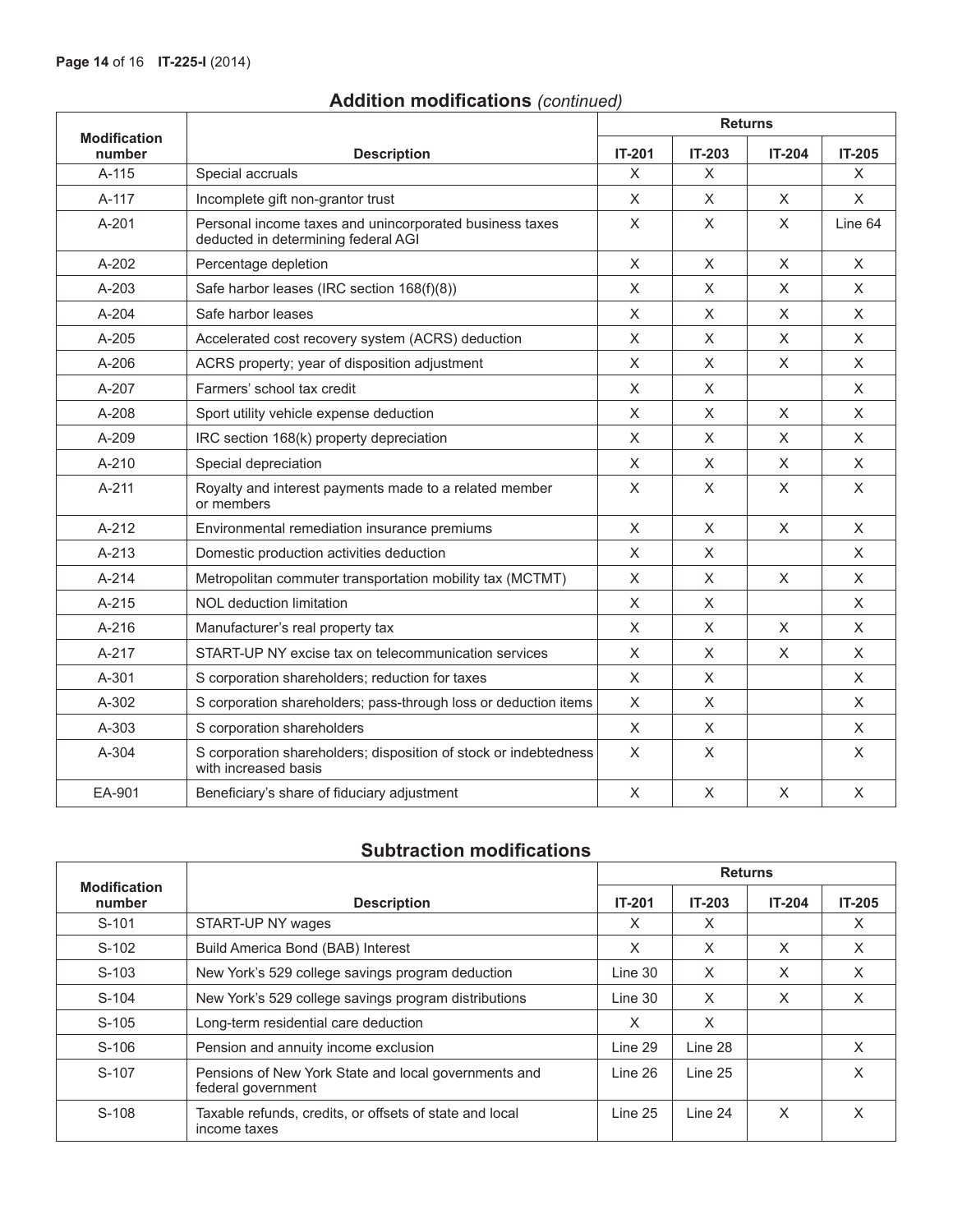# **Subtraction modifications** *(continued)*

| <b>Modification</b> |                                                                                                                                                                       | <b>Returns</b> |               |               |               |
|---------------------|-----------------------------------------------------------------------------------------------------------------------------------------------------------------------|----------------|---------------|---------------|---------------|
| number              | <b>Description</b>                                                                                                                                                    | <b>IT-201</b>  | <b>IT-203</b> | <b>IT-204</b> | <b>IT-205</b> |
| S-109               | Accelerated death benefits received that were includable in<br>federal AGI                                                                                            | X              | X             |               | X             |
| S-110               | Contributions for Executive Mansion, natural and historical<br>resources, not deducted elsewhere                                                                      | X              | X             | $\times$      | $\times$      |
| $S-111$             | Distributions made to a victim of Nazi persecution                                                                                                                    | X              | X             | X             | X             |
| S-112               | Items of income related to assets stolen from or otherwise lost<br>to a victim of Nazi persecution                                                                    | X              | X             | X             | X             |
| $S-113$             | Professional service corporation shareholders                                                                                                                         | X              | X             |               | X             |
| $S-114$             | Gain to be subtracted from the sale of a new business<br>investment reported on your federal income tax return                                                        | X              | X             | $\times$      | X             |
| $S-115$             | Qualified emerging technology investments (QETI)                                                                                                                      | X              | X             | $\times$      | X             |
| $S-116$             | Sales or dispositions of assets acquired before 1960 with<br>greater state than federal bases                                                                         | X              | X             | X             | X             |
| $S-117$             | Income earned before 1960 and previously reported to<br>New York State                                                                                                | X              | X             | $\times$      | X             |
| $S-118$             | Military combat pay                                                                                                                                                   | X              | X             |               | X             |
| S-119               | Military pay                                                                                                                                                          |                | X             |               | X             |
| $S-120$             | New York Higher Education Loan Program (HELP)                                                                                                                         | X              | X             |               |               |
| $S-121$             | Certain investment income from U.S. government agencies                                                                                                               | X              | X             | X             | X             |
| $S-122$             | Certain railroad retirement income and railroad unemployment<br>insurance benefits                                                                                    | X              | X             |               | X             |
| $S-123$             | Certain investment income exempted by other New York<br>State laws                                                                                                    | $\times$       | X             | X             | $\mathsf X$   |
| $S-124$             | Disability income exclusion                                                                                                                                           | X              | $\sf X$       |               |               |
| $S-125$             | Interest income on U.S. government bonds                                                                                                                              | Line 28        | Line 27       | X             | Line 67       |
| $S-126$             | New York State organized militia income                                                                                                                               | X              | X             |               | X             |
| $S-127$             | Loss from the sale or disposition of property that would have<br>been realized if a federal estate tax return had been required                                       | X              | X             | $\times$      | X             |
| $S-128$             | Native American income exclusion                                                                                                                                      | X              | X             |               |               |
| S-129               | Special accruals                                                                                                                                                      | $\sf X$        | $\mathsf X$   |               | $\mathsf X$   |
| S-130               | Volunteer firefighter or ambulance worker length of service award                                                                                                     | X              | X             |               |               |
| S-131               | Incomplete gift non-grantor trust                                                                                                                                     | X              | X             | X             | X             |
| $S-132$             | Living organ donors                                                                                                                                                   | X              |               |               |               |
| S-201               | Small business modification                                                                                                                                           | X              | X             | X             | X             |
| S-202               | Trade or business interest expense on loans used to buy<br>federally tax-exempt obligations that are taxable to<br>New York State                                     | X              | X             | X             | X             |
| S-203               | Trade or business expenses (other than interest expense)<br>connected with federally tax-exempt income that is taxable to<br>New York State                           | X              | X             | $\times$      | X             |
| S-204               | Amortizable bond premiums on bonds that are owned by a<br>trade or business and the interest on which is federally<br>tax-exempt income but taxable to New York State | X              | X             | $\times$      | X             |
| S-205               | Wage and salary expenses allowed as federal credits but not<br>as federal expenses                                                                                    | X              | X             | X             | X             |
| S-206               | Cost depletion                                                                                                                                                        | X              | X             | X             | X             |